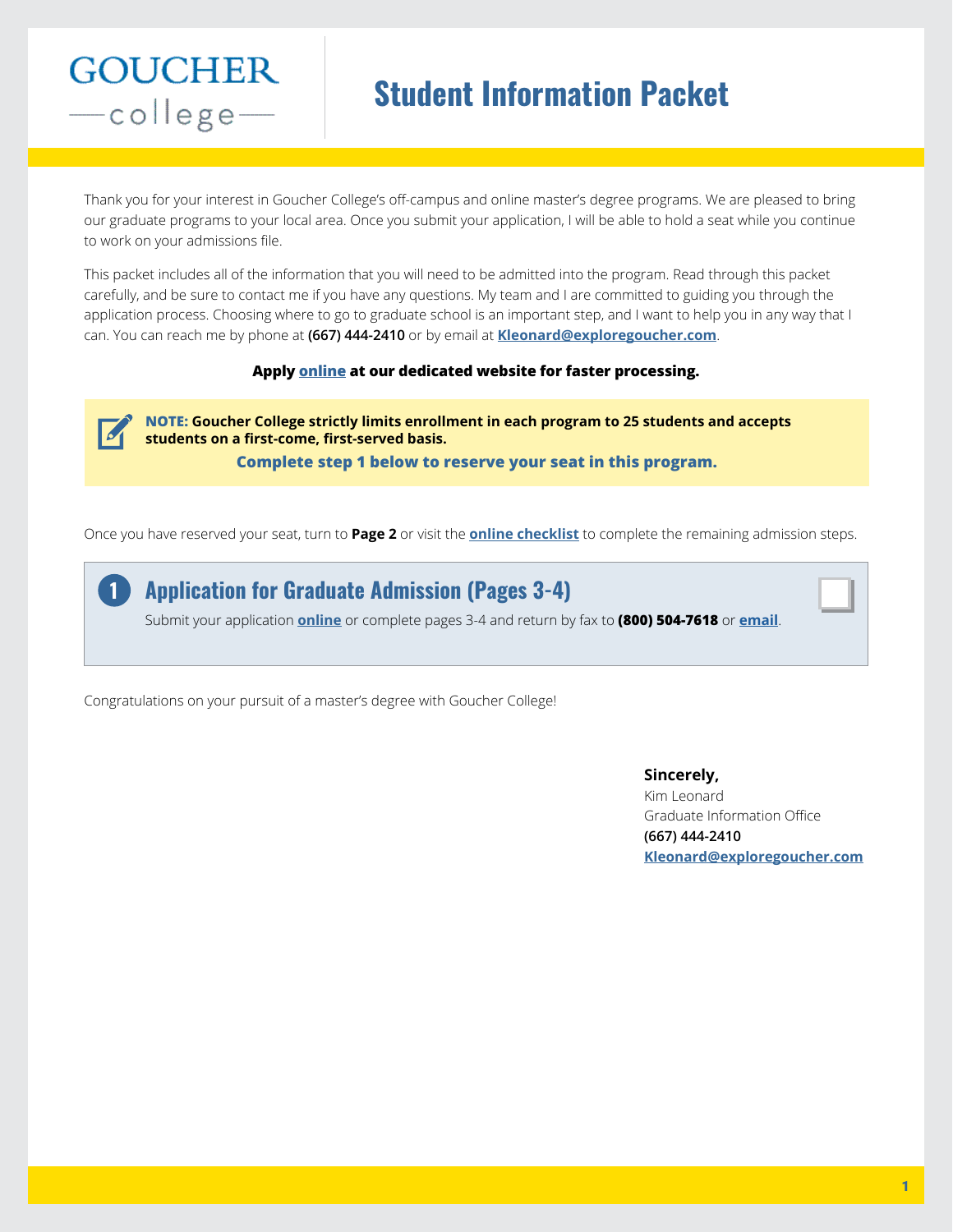# **Application Checklist for Admission**

#### **Apply [online](http://graduateprogram.org/goucher-college/application-checklist) at our dedicated website for faster processing.**

|                | <b>Essay (Page 5)</b><br>An essay is required which addresses one of the topics provided on page 5. This statement should<br>be two to three pages in length. You may upload your statement directly to the Graduate Information<br>Office <b>online</b> , or return by fax (800-504-7618), e-mail, or mail.***Not required for any Professional<br>Development (PD) Certification Applicants or Cohort Applicants***                                                                                                                                  |  |
|----------------|--------------------------------------------------------------------------------------------------------------------------------------------------------------------------------------------------------------------------------------------------------------------------------------------------------------------------------------------------------------------------------------------------------------------------------------------------------------------------------------------------------------------------------------------------------|--|
| $\mathbf{3}$   | <b>Letters of Recommendation</b><br>One letter of recommendation should be completed by someone who knows you well enough to give<br>an informed opinion of your intellectual ability, capacity for sustained self-directed study, personal<br>qualifications, and professional potential.                                                                                                                                                                                                                                                             |  |
|                | <b>Official Transcripts (Page 6)</b><br>Send official sealed transcripts of all degree bearing institutions.<br>If your college allows, please sent electronic transcripts to graduateadmissions@goucher.edu<br>Paper Transcripts can be mailed from the institution to: Goucher College, Graduate Programs attn:<br>Graduate Admissions, 1021 Dulaney Valley, Baltimore, MD 21204.<br>A 3.0 GPA is recommended for admittance. If you have less than a 3.0 GPA, you will meet with the<br>program director prior to receiving an acceptance decision. |  |
| 5 <sub>1</sub> | <b>Financial Aid (Page 7-8)</b><br>Determine how you plan to pay for the program: financial aid or a payment plan.<br>If using financial aid, complete the FAFSA online. For more information, see page 7. It is in your best<br>interest to complete the financial aid process as early as possible.<br>If using a payment plan, follow the instructions on Page 8.                                                                                                                                                                                   |  |

If you choose to submit paper forms for any of the steps above, documents should be faxed, mailed, or emailed to:



**GOUCHER** 

-college-

**Goucher College**

Graduate Programs, Attn: Graduate Admissions 1021 Dulaney Valley Baltimore, MD 21204



**[kleonard@graduateprogram.org](mailto:kleonard%40graduateprogram.org?subject=)**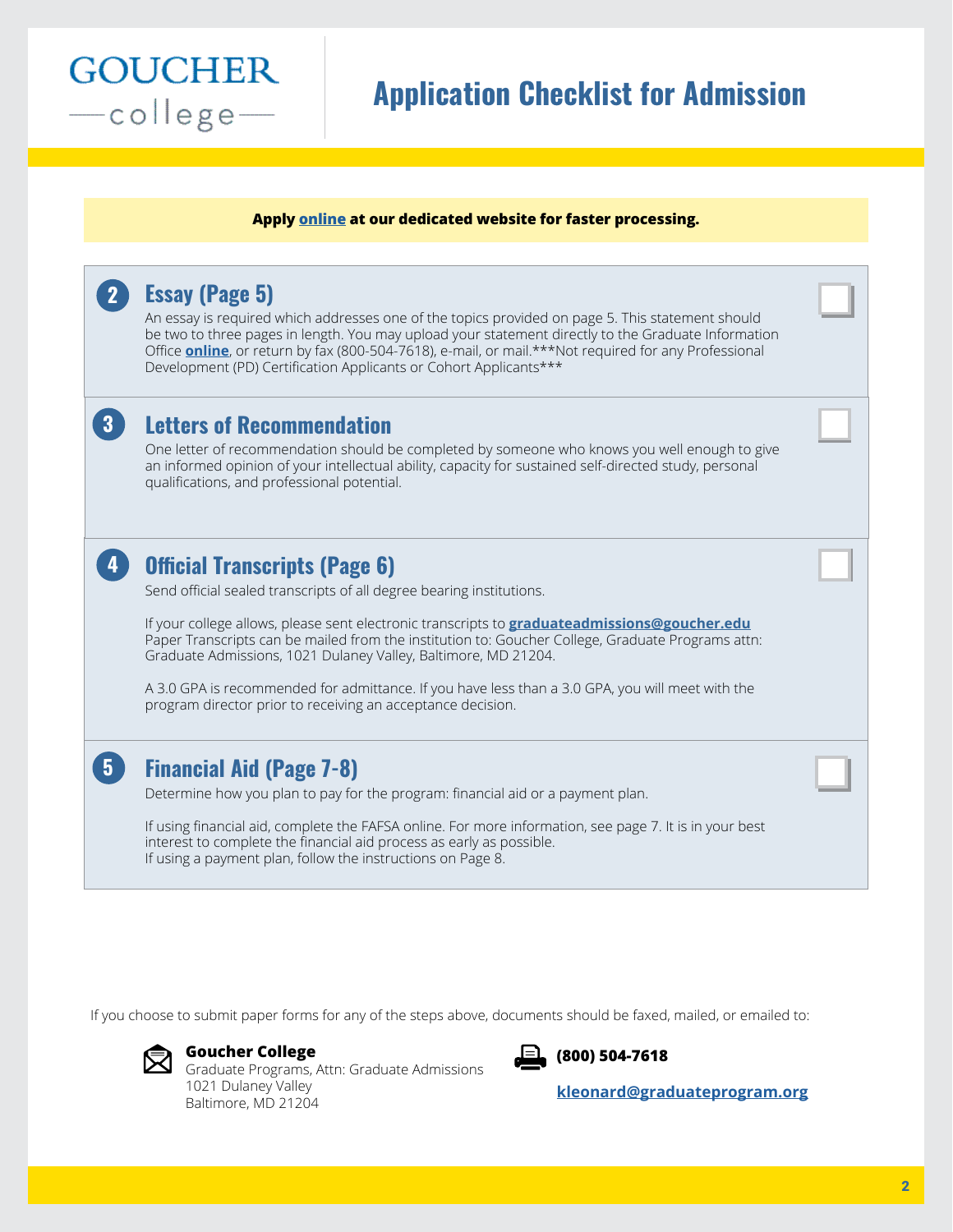# **Application for Graduate Admission**  (page 1 of 2)

# **PERSONAL DATA**

**GOUCHER** 

-college-

| Name<br>Title                                                                                                                                                                                                                                                                                                                                                                                                                                                                                                                                                                                                                                      |                                   | First                                                                                                  |                                                        | Middle                  |               |                                            |                                                                                                       | Suffix<br>Last                                                    |
|----------------------------------------------------------------------------------------------------------------------------------------------------------------------------------------------------------------------------------------------------------------------------------------------------------------------------------------------------------------------------------------------------------------------------------------------------------------------------------------------------------------------------------------------------------------------------------------------------------------------------------------------------|-----------------------------------|--------------------------------------------------------------------------------------------------------|--------------------------------------------------------|-------------------------|---------------|--------------------------------------------|-------------------------------------------------------------------------------------------------------|-------------------------------------------------------------------|
| <b>Preferred Name</b>                                                                                                                                                                                                                                                                                                                                                                                                                                                                                                                                                                                                                              |                                   |                                                                                                        | <b>Name on transcript(s)</b> (if different from above) |                         |               |                                            |                                                                                                       |                                                                   |
| <b>Home Address</b>                                                                                                                                                                                                                                                                                                                                                                                                                                                                                                                                                                                                                                |                                   |                                                                                                        |                                                        |                         |               | City                                       | State                                                                                                 | Zip Code                                                          |
| <b>Email Address</b>                                                                                                                                                                                                                                                                                                                                                                                                                                                                                                                                                                                                                               |                                   |                                                                                                        | <b>Home Phone</b>                                      |                         |               |                                            | <b>Cell Phone</b>                                                                                     |                                                                   |
| <b>Social Security Number</b>                                                                                                                                                                                                                                                                                                                                                                                                                                                                                                                                                                                                                      |                                   |                                                                                                        | Sex $\Box M$                                           |                         | Date of Birth |                                            |                                                                                                       |                                                                   |
| <b>CITIZENSHIP INFORMATION</b><br>The following items are optional. No information you provide will be used in a discriminatory manner.                                                                                                                                                                                                                                                                                                                                                                                                                                                                                                            |                                   |                                                                                                        |                                                        |                         |               |                                            |                                                                                                       |                                                                   |
| <b>Primary Citizenship</b>                                                                                                                                                                                                                                                                                                                                                                                                                                                                                                                                                                                                                         |                                   |                                                                                                        |                                                        | <b>Dual Citizenship</b> |               |                                            |                                                                                                       |                                                                   |
| Are you a U.S. Citizen or Permanent Resident? Ves                                                                                                                                                                                                                                                                                                                                                                                                                                                                                                                                                                                                  |                                   |                                                                                                        | $\Box$ No                                              |                         |               |                                            |                                                                                                       |                                                                   |
| Colleges and universities are asked by many groups, including the federal government, accrediting associations, college guides,<br>and newspapers, to describe the ethnic/racial backgrounds of their students and employees. In order to respond to these<br>requests, we ask you to answer the following two questions.<br>Are you Hispanic/Latino? Hispanic/Latino Non-Hispanic/Latino<br>Regardless of your answer to the prior question, please check one or more of the following groups in which you<br>consider yourself to be a member: American Indian or Alaska Native <b>Assan Black or African American</b><br><b>MAILING ADDRESS</b> |                                   | $\Box$ Hispanic $\Box$ Native Hawaiian or Other Pacific Islander $\Box$ Nonresident Alien $\Box$ White |                                                        |                         |               |                                            |                                                                                                       |                                                                   |
| Is current address different than permanent address? If your current address is different than your permanent<br>address, select yes and fill out your address, otherwise skip this section. $\Box$ Yes $\Box$ No                                                                                                                                                                                                                                                                                                                                                                                                                                  |                                   |                                                                                                        |                                                        |                         |               |                                            |                                                                                                       |                                                                   |
| <b>Mailing Address</b>                                                                                                                                                                                                                                                                                                                                                                                                                                                                                                                                                                                                                             |                                   |                                                                                                        |                                                        |                         |               | City                                       | State                                                                                                 | Zip Code                                                          |
| <b>PROGRAM INFORMATION</b><br>Please choose the semester you plan to begin the program, your preferred class location and the program you wish to enroll in.<br>Anticipated Start Term Summer 2022 Fall 2022<br>Location Online Main Campus<br><b>Masters of Education (M.Ed.)</b><br>$\Box$ At-Risk and Diverse Learners<br>ESOL for Certified Teachers<br>Reading Instruction Concentration<br>Reducing Student, Classroom, and School Disruption D Teacher as Leader in Technology Concentration<br>Spec Ed Certified Teachers                                                                                                                  |                                   |                                                                                                        |                                                        |                         |               | Literacy Strategies for Content Learning   | Athletic Program Leadership and Administration<br>School Improvement Leadership Concentration         |                                                                   |
| <b>Professional Development Certification</b><br>Certificate in At-Risk/Diverse Learners<br>$\Box$ Certificate in Reading Instruction<br>Certificate in School Improvement Leadership<br>Certificate in Athletic Program Leadership and Administration                                                                                                                                                                                                                                                                                                                                                                                             |                                   | Certificate in Literacy Strategies for Content Learning                                                |                                                        |                         |               | Certificate in ESOL for Certified Teachers | Certificate in Teacher as Leader in Technology<br>Certificate in Special Education Certified Teachers | Certificate in Reducing Student, Classroom, and School Disruption |
| <b>Masters of Arts in Teaching (M.A.T.)</b><br>□ Dual Elementary (Grades 1-6) and Special Education (Grades 1-8)<br>Secondary Education                                                                                                                                                                                                                                                                                                                                                                                                                                                                                                            | Elementary Education (Grades 1-6) |                                                                                                        |                                                        |                         |               |                                            | Dual Secondary with Special Education<br>$\Box$ Elementary Special Education (Grades 1-6)             |                                                                   |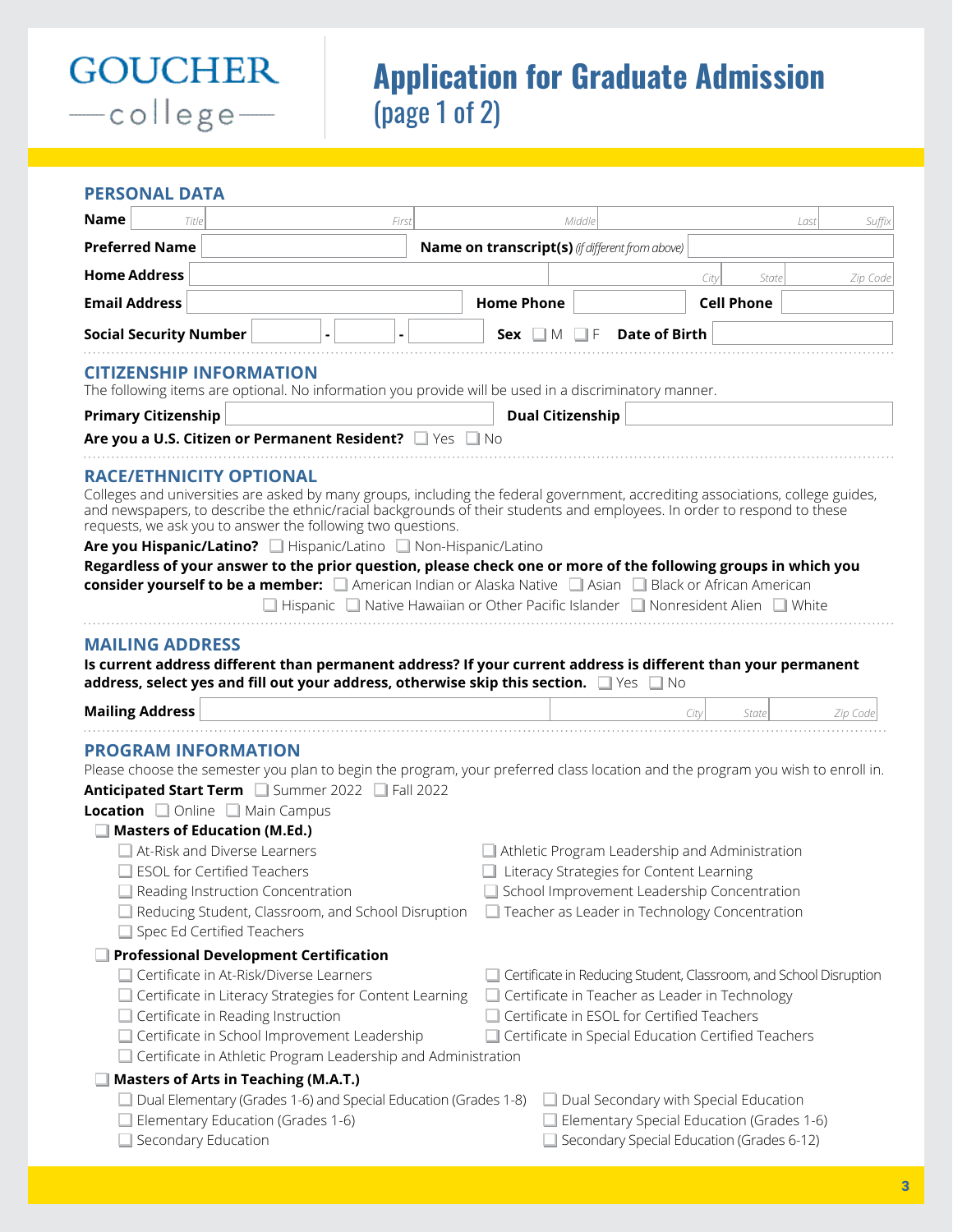![](_page_3_Picture_0.jpeg)

#### **EDUCATION BACKGROUND**

Please list your highest degree earned. Official transcripts must be received from all schools directly or in the school's sealed envelope whether or not a degree was received.

| <b>College/University</b>                                          | Name                      | City                   | <b>State</b>     | Zip Code | Country |
|--------------------------------------------------------------------|---------------------------|------------------------|------------------|----------|---------|
| <b>Attended From: Month</b><br>Year                                | <b>Attended To: Month</b> | Year                   |                  |          |         |
| Level of Study Graduate Undergraduate Degree Earned or Expected    |                           |                        |                  |          |         |
| <b>EMPLOYMENT BACKGROUND</b><br>Please list most current employer. |                           |                        |                  |          |         |
| Organization                                                       | Name                      | City                   | State            |          | Country |
| <b>Telephone</b>                                                   | <b>From:</b> Month        | Year                   | <b>To:</b> Month | Year     |         |
| <b>Starting Position</b>                                           |                           | <b>Ending Position</b> |                  |          |         |
| <b>Description</b>                                                 |                           |                        |                  |          |         |
|                                                                    |                           |                        |                  |          |         |
|                                                                    |                           |                        |                  |          |         |

### **FINANCIAL ASSISTANCE**

If you are eligible, obtaining financial aid is a simple process. Begin by visiting http://www.goucher.edu/graduatefinancialaid and then go to http://www.fafsa.gov to complete the Free Application for Federal Student Aid (FAFSA). Failure to submit the FAFSA promptly may delay a financial aid award notification.

**Do you plan to apply for financial aid? (Your response does not affect an admission decision.)**  $\Box$  Yes  $\Box$  No

#### **RECOMMENDATIONS**

If you'd prefer our system to request recommendations on your behalf to be submitted electronically, please provide the contact information:

| <b>Name</b><br><b>Title</b> | First            | Last                  |
|-----------------------------|------------------|-----------------------|
| Country                     | Organization     | <b>Position/Title</b> |
| <b>Relationship</b>         | <b>Telephone</b> | <b>Email Address</b>  |
| Name<br><b>Title</b>        | First            | Last                  |
| Country                     | Organization     | <b>Position/Title</b> |
| Relationship                | <b>Telephone</b> | <b>Email Address</b>  |
| <b>SIGNATURE</b>            |                  |                       |

Please note by signing this paper application you give permission for the representative to create an online account and application for you. Your information will be input and you can track your application after you receive confirmation it's been created.

| Student Signature | Date |  |
|-------------------|------|--|
|                   |      |  |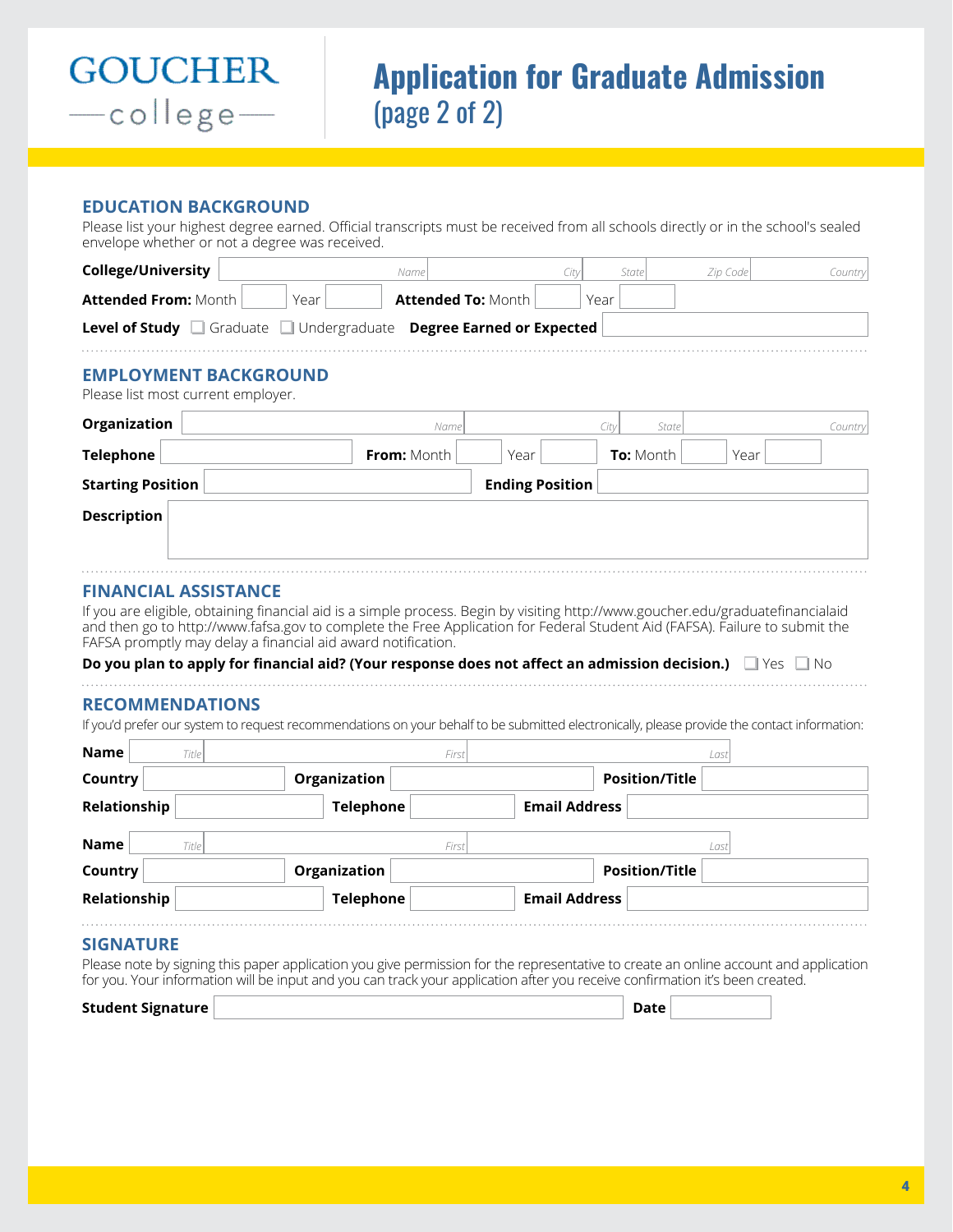# **Essay**

Please write a two to three page double-spaced essay discussing one of the following:

- What are your professional goals, and how will this program help you achieve them? **1**
- Write a brief autobiography highlighting the experiences that have been important in shaping your goals. **2**
- What do you think is the most significant problem in education today? How would you recommend alleviating this problem? **3**

Submit your essay by mail, fax, or e-mail to:

![](_page_4_Picture_7.jpeg)

**Goucher College** Attn: Graduate Admissions 1021 Dulaney Valley Baltimore, MD 21204

![](_page_4_Picture_9.jpeg)

**(800) 504-7618**

**[kleonard@graduateprogram.org](mailto:kleonard%40graduateprogram.org?subject=)**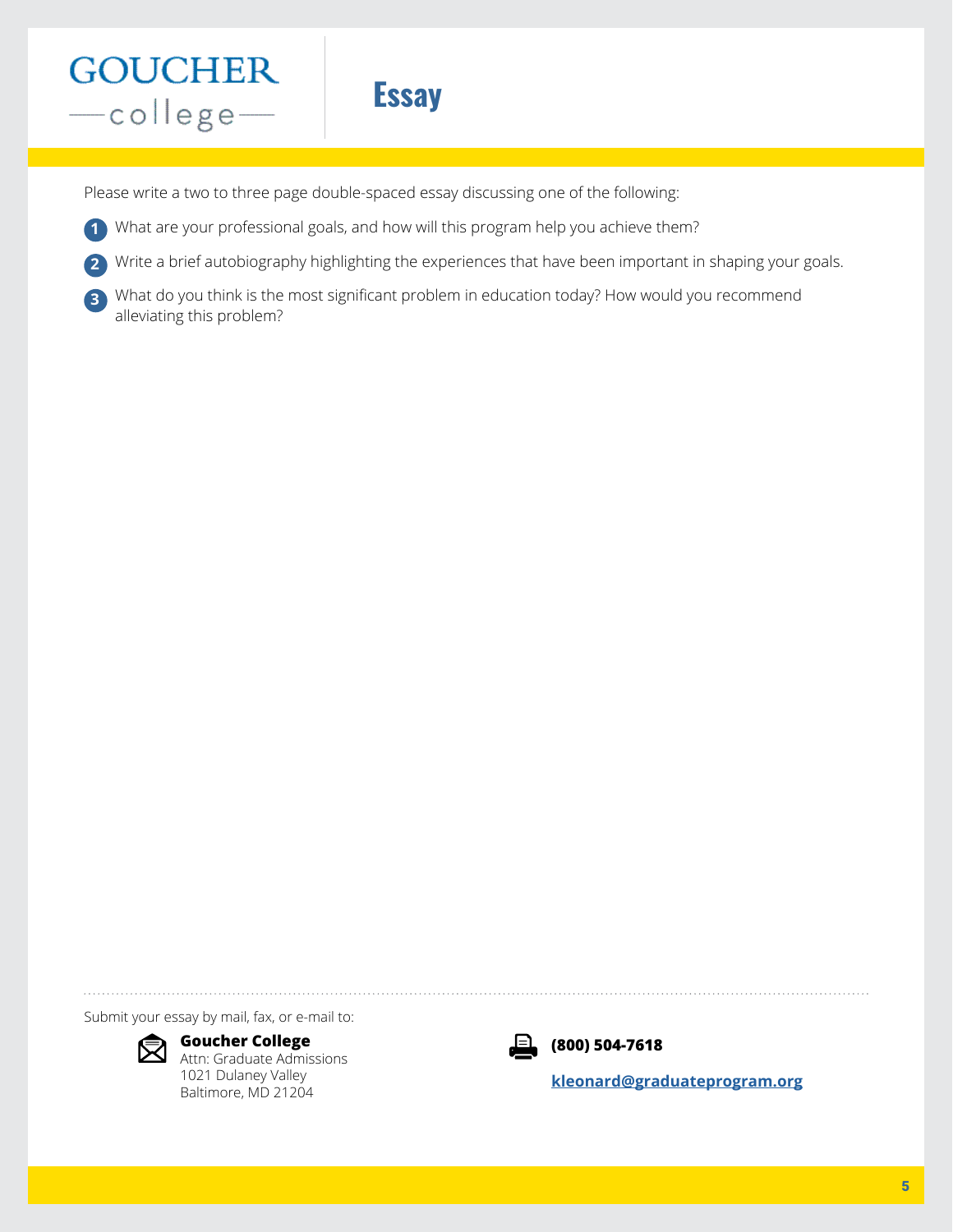# **Transcript Request Process**

Goucher College requires official transcripts, either in sealed, signed envelopes or via electronic submission directly from the registrar's office. Follow the steps below to request transcripts from each school that you attended. We require official transcripts from all degree granting attended colleges/universities. A 3.0 GPA is recommended for admittance. If you have less than a 3.0 GPA, you will meet with the program director prior to receiving an acceptance decision.

### **REQUEST OFFICIAL TRANSCRIPTS:**

There are multiple ways to request transcripts, and each college or university will have their own process.

#### **ONLINE:**

If your college allows, please send electronic transcripts to **[graduateadmissions@goucher.edu](mailto:graduateadmissions%40goucher.edu?subject=)**.

#### **BY MAIL:**

You can also send sealed transcripts to: **Goucher College** Attn: Graduate Admissions 1021 Dulaney Valley Baltimore, MD 21204

![](_page_5_Picture_9.jpeg)

**2** Submit a transcript request following that school's procedures. Most colleges and universities require a signature or other official request in writing. Many schools have a Transcript Request Form available to download on the Registrar's website. Some will allow you to order transcripts online.

#### **Note: Some colleges and universities charge a small fee for official transcripts. Be sure to enclose your fee with your transcript request to avoid a delay in processing.**

**3** It can often take several days for a transcript request to be processed. When your transcripts are received, the Graduate Information Office will contact you, but if you have not received confirmation within 14 days, please contact us at **(667) 444-2410.**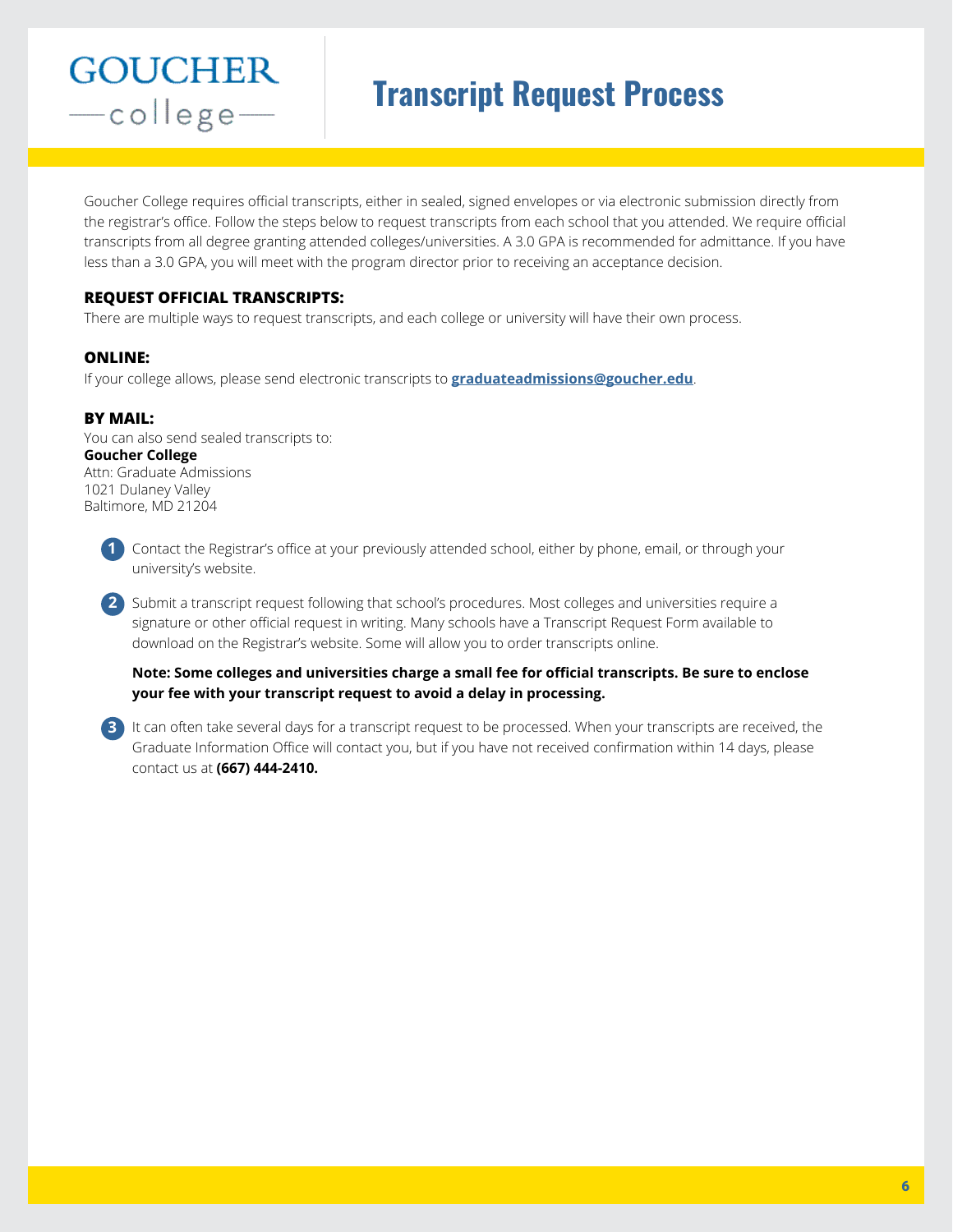# **Applying for Financial Aid**

# **How to Apply for Financial Aid:**

**GOUCHER** 

-college-

- **Complete the 2022-2023 Free Application for Federal Student Aid (FAFSA). 1**
	- Submit online at: **<https://www.fafsa.gov>**.
	- Be sure to add Goucher College to your list of schools. Our school code is 002073.

• The Summer 2021-2022 FAFSA uses your 2019 tax return information and Fall 2022-2023 FASFA uses your 2020 tax return information. Please use the IRS Data Retrieval Tool (DRT) if you are eligible.

#### **Submit Goucher's "Graduate Student Expected Enrollment" form**. **2**

- Submit after you work with your advisor on your schedule and expected credits.
- Form is available on our web page: **<http://www.goucher.edu/forms>**.

**New students need to activate their account in the financial aid web portal called Net Partner 3**

- You need to be accepted into a degree program and have been issued your 9-digit Goucher ID number by the graduate office before you can activate your Net Partner.
- See "First Time Users" steps here: **<https://www.goucher.edu/financial-aid/net-partner/>**.
- Once financial aid is packaged, you will receive an e-mail to accept aid in Net Partner.
- Additional steps may be needed depending on the type of aid accepted.

**New students should begin using their Goucher e-mail when it becomes available. 4**

• All important financial aid and billing notifications are only sent to your secure Goucher e-mail.

# **General Processing Timeline:**

- It normally takes about 4 business days for Goucher to receive a FAFSA electronically.
- A valid FAFSA and expected enrollment form need to be on file before processing can begin.
- Please allow 10-15 business days after confirming your FAFSA and expected enrollment form have been received for an e-mail with next steps.

# **Types of Financial Aid Available:**

- **Federal Student Loans Direct Unsubsidized or Graduate PLUS loans**
	- Requires at least half-time (4.5 credits) enrollment.
	- For more information, see: **<https://studentaid.ed.gov/sa/types/loans>**
	- Loan Repayment information: **<https://studentaid.ed.gov/sa/repay-loans/understand>**
- **Federal TEACH Grant (MAT Programs only)**
	- Service obligation is required, and grant will need to be repaid as a loan if the service obligation is not met within a certain time frame.
	- **•<https://studentaid.ed.gov/sa/types/grants-scholarships/teach>**
- **Maryland State Aid (for Maryland residents who are eligible)**
	- Requires submitting the FAFSA by March 1st each year.
	- **•<https://mhec.maryland.gov/preparing/Pages/FinancialAid/descriptions.aspx>**
- **Private Outside Scholarships**
	- **•<https://www.goucher.edu/financial-aid/types-of-financial-aid/outside-scholarships>**
- **Private Outside Loans**
	- **•<https://www.goucher.edu/financial-aid/types-of-financial-aid/loans>**

**For more information, please contact the Financial Aid Office at (410) 337-6141 or [finaid@goucher.edu](mailto:finaid%40goucher.edu?subject=)**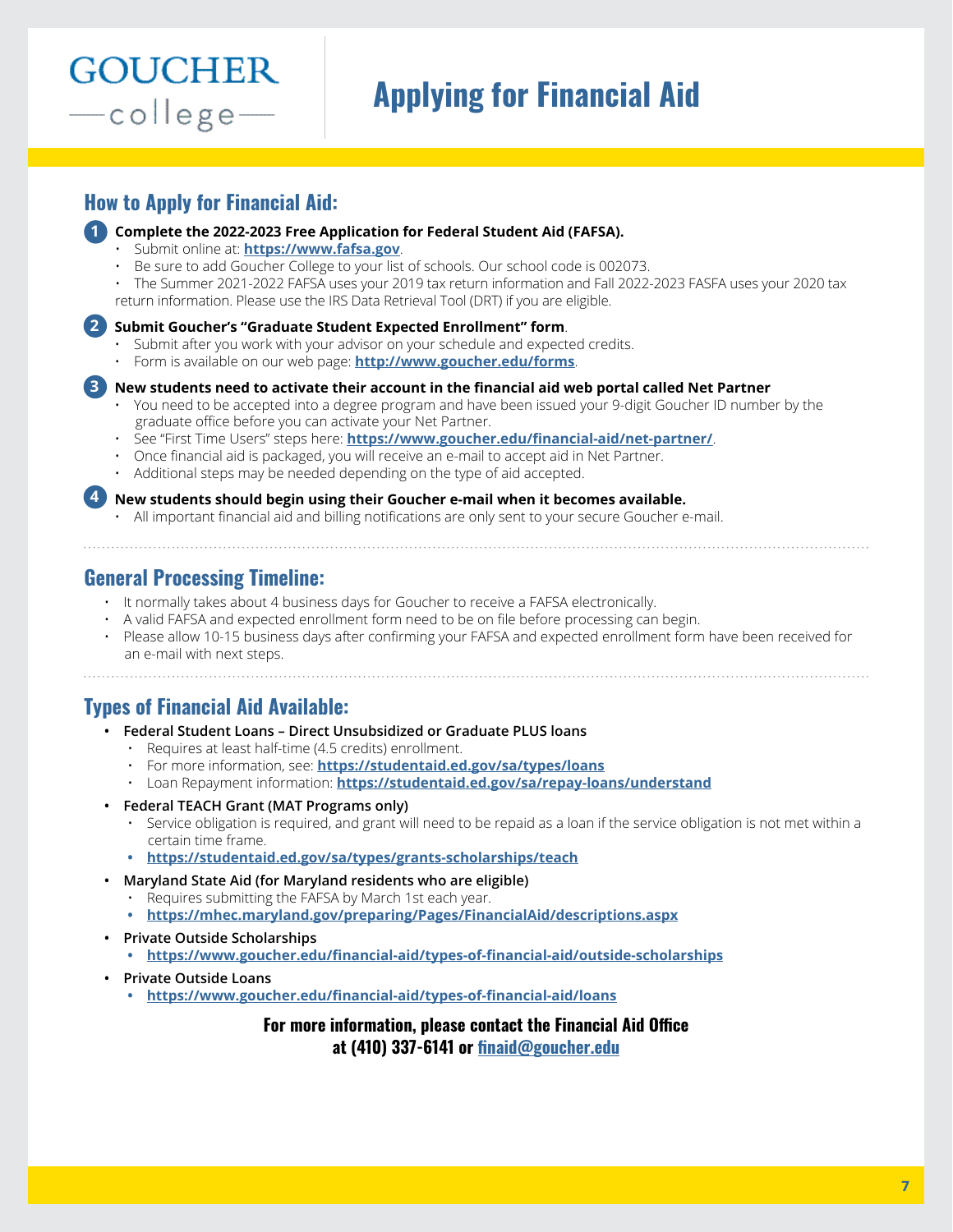# **Payment Plan Details**

# **Payment Options:**

Make your tuition payment online!

Make a secure real-time online payment to Goucher College using CashNet, our WebPay (**[https://www.goucher.edu/billing/](https://www.goucher.edu/billing/e-billing-and-online-payments/student-online-payment-instructions) [e-billing-and-online-payments/student-online-payment-instructions](https://www.goucher.edu/billing/e-billing-and-online-payments/student-online-payment-instructions)**) service.

# **Payment Plans:**

Goucher offers monthly payment plan through Cashnet. They offer annual plans (plans covering the cost of Fall and Spring tuition and charges) and semester only plans (just covering Fall or Spring tuition and charges).

#### **To enroll in one of these plans go to [www.goucher.edu/paymentplans](http://www.goucher.edu/paymentplans). For any questions regarding the online plan enrollment, you can call 1-877-821-0625.**

Payments for these plans are due to Cashnet, not to Goucher, and are interest free. Your Goucher statement will show a payment/credit for the entire amount of your semester plan amount, even though you won't have paid that entire amount yet. All plan enrollments must be submitted online.

### **Graduate Annual plans - \$55 Enrollment fee**

9 month plan starts July 20th

8 month plan starts August 20th

7 month plan starts September 20th

### **Graduate Semester Only plans - \$35 Enrollment fee**

5 month plan starts July 1st (Fall Semester), December 1st (Spring Semester)

4 month plan starts August 1st (Fall Semester), January 1st (Spring Semester)

3 month plan starts September 1st (Fall Semester), February 1st (Spring Semester)

# **If you have any questions about the plan, call the Billing office at 410-337-6022.**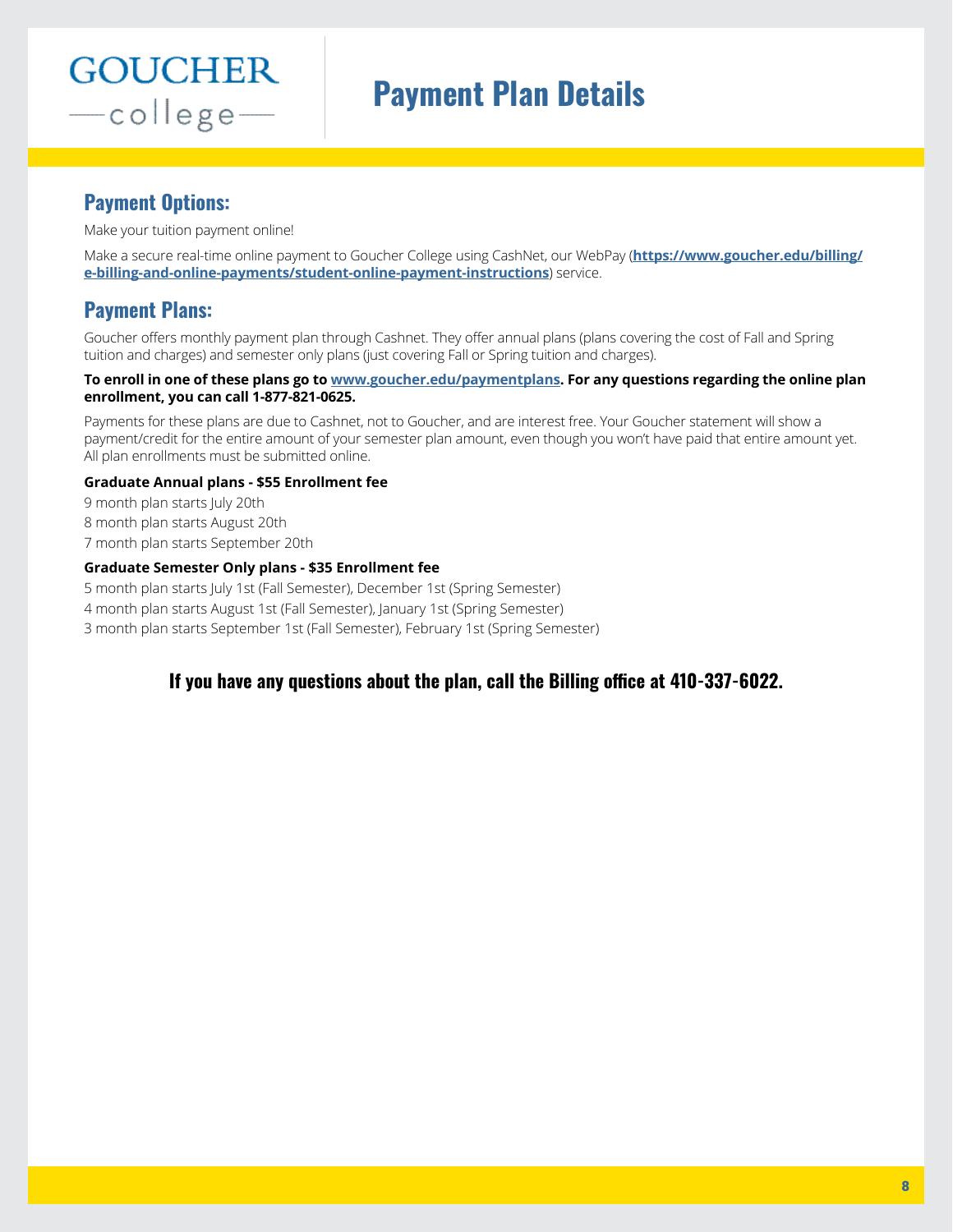# Master of Education **At-Risk & Diverse Learners**

### **For:**

This program focuses on the theory and practice of addressing the needs of an increasingly diverse population of learners in our schools. Particular attention is given to students at high risk for educational difficulty and to equity issues.

## **How you learn:**

**Online Format**: This is an online graduate program. No face-to-face class meetings are required, but students will be engaged in an active and engaging online environment that includes assignments, materials, discussion threads, assessments and/or group activities done electronically. You will finish one 3-credit course every 8 weeks.

Face-to-Face Options are available, please contact the Graduate Information Office at (667) 444-2410.

### **Career Outcomes:**

Graduates leave the program equipped with the skills to work with different populations, non-profits organizations, title one schools, or youth groups.

# **Course Progression and Degree Requirements:**

#### M.Ed. Program Option

| Course # | <b>Title</b>                                                                                           | <b>Credits</b> |
|----------|--------------------------------------------------------------------------------------------------------|----------------|
| ED 631   | Psychological & Social Characteristics of At-Risk & Diverse Learners                                   | 3              |
| ED 632   | Psychological & Social Characteristics of Resilient Learners                                           | $\mathcal{P}$  |
| ED 633   | Methods of Teaching At-Risk & Diverse Learners                                                         | 3              |
| ED 651   | Educating for Character                                                                                | 1.5            |
| FD 652   | Mediation of Conflict                                                                                  | 1.5            |
| ED 601   | Theories of Development                                                                                | 3              |
| FD 602   | Sociological Perspective                                                                               | 3              |
| ED 603   | Personality Development & Self Esteem                                                                  | 3              |
| ED 604   | Contemporary Issues                                                                                    | 3              |
| ED 681   | Curriculum Development for a Multi-Cultural Society                                                    | 3              |
| ED 607   | Prevention Strategies, Classroom Management and Communication                                          | 3              |
| ED 605   | Research Methods                                                                                       | 3              |
| ED 606   | Action Research                                                                                        | 3              |
| ED 634   | Special Project Seminar on At-risk & Diverse Learners (Technology Requirement and Portfolio Completion | 1              |
|          | <b>Total Credit Hours</b>                                                                              | 36             |

#### Post-Master's Certificate (PDs) Program Option

| Course # | <b>Title</b>                                                                                           | <b>Credits</b> |
|----------|--------------------------------------------------------------------------------------------------------|----------------|
| ED 631   | Psychological & Social Characteristics of At-Risk & Diverse Learners                                   |                |
| ED 632   | Psychological & Social Characteristics of Resilient Learners                                           |                |
| ED 633   | Methods of Teaching At-Risk & Diverse Learners                                                         |                |
| ED 651   | Educating for Character                                                                                | 1.5            |
| ED 652   | Mediation of Conflict                                                                                  | 1.5            |
| ED 602   | Sociological Perspective                                                                               | 3              |
| ED 603   | Personality Development & Self Esteem                                                                  |                |
| FD 681   | Curriculum Development for a Multi-Cultural Society                                                    | 3              |
| ED 634   | Special Project Seminar on At-risk & Diverse Learners (Technology Requirement and Portfolio Completion |                |
|          | <b>Total Credit Hours</b>                                                                              | 2 <sub>1</sub> |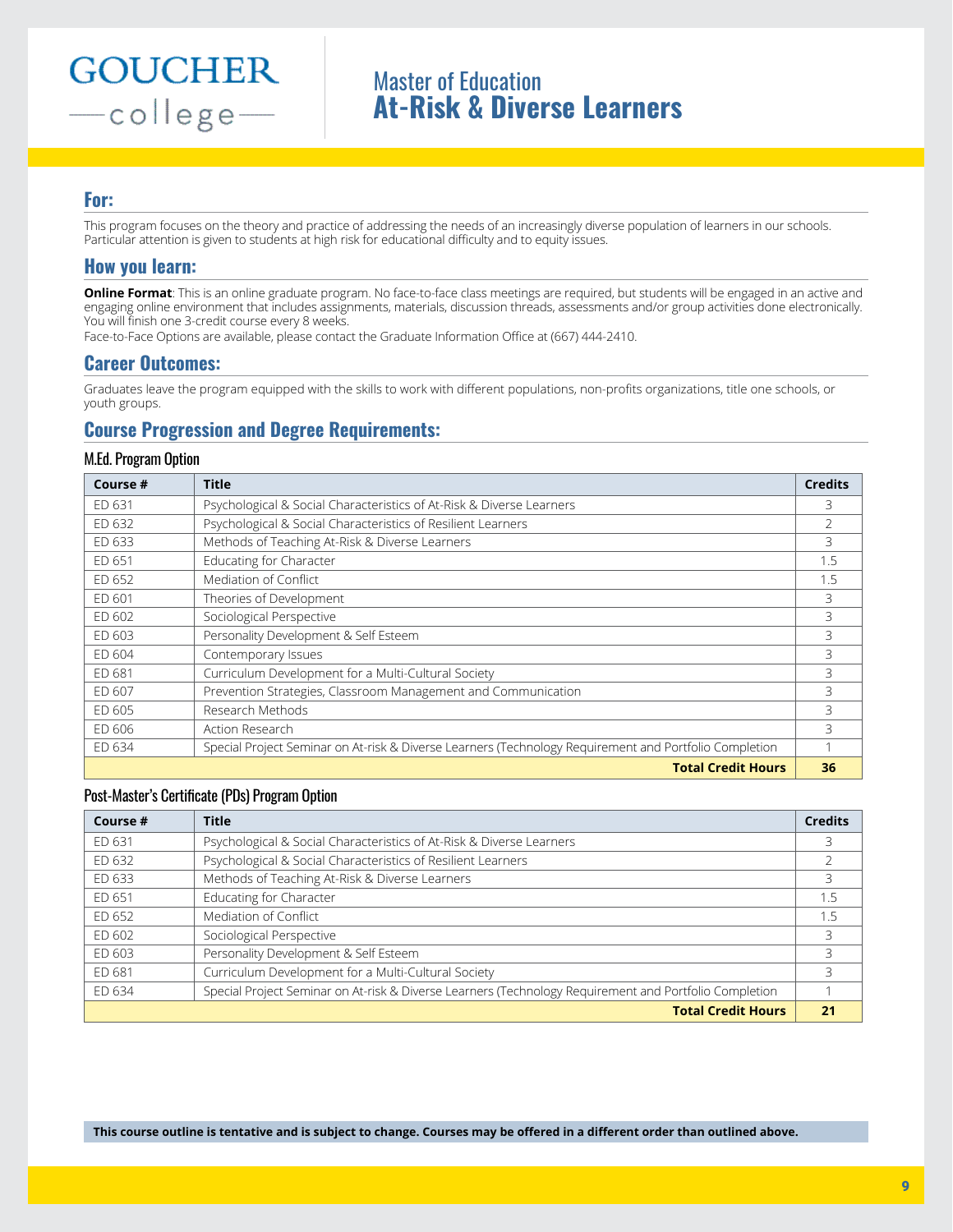# Master of Education **Athletic Program Leadership and Administration**

## **For:**

This program prepares participants to develop and implement a vision for the important role that an athletic leader can play in the school and in the lives of young athletes. The courses are taught by professionals in the field and will address various issues related to working with the student athlete and the adults who support the athletic programs.

## **How you learn:**

**Online Format**: This is an online graduate program. No face-to-face class meetings are required, but students will be engaged in an active and engaging online environment that includes assignments, materials, discussion threads, assessments and/or group activities done electronically. You will finish one 3-credit course every 8 weeks.

Face-to-Face Options are available, please contact the Graduate Information Office at (667) 444-2410.

### **Career Outcomes:**

Graduates leave the program equipped with the skills to be successful coaches or athletic leaders at universities, high schools, or in the private sector.

# **Course Progression and Degree Requirements:**

#### M.Ed. Program Option

| Course # | <b>Title</b>                                        | <b>Credits</b> |
|----------|-----------------------------------------------------|----------------|
| ED 615   | Athletic Administration/Leadership                  | 3              |
| ED 616   | Sports Psychology                                   | $\mathcal{P}$  |
| ED 617   | Coaching Seminar                                    | $\mathcal{P}$  |
| ED 619   | Diversity Issues in Athletics                       | 3              |
| ED 601   | Theories of Development                             | 3              |
| ED 602   | Sociological Perspective                            | 3              |
| ED 605   | Research Methods                                    | 3              |
| ED 606   | Action Research                                     | 3              |
| ED 646   | School Law                                          | 3              |
| ED 653   | Supervision                                         | 3              |
| ED 603   | Personality Development & Self Esteem               | 3              |
| ED 602   | The Social and Psychological Forces Impacting Youth | 3              |
| ED 618   | Athletic Administration/ Coaching Internship        |                |
|          | <b>Total Credit Hours</b>                           | 36             |

#### Post-Master's Certificate (PDs) Program Option

| Course # | <b>Title</b>                                 | <b>Credits</b> |
|----------|----------------------------------------------|----------------|
| ED 615   | Athletic Administration/Leadership           |                |
| ED 616   | Sports Psychology                            |                |
| ED 617   | Coaching Seminar                             |                |
| ED 619   | Diversity Issues in Athletics                |                |
| ED 602   | Sociological Perspective                     |                |
| ED 646   | School Law                                   |                |
| ED 653   | Supervision                                  |                |
| ED 618   | Athletic Administration/ Coaching Internship |                |
|          | <b>Total Credit Hours</b>                    | 21             |

#### **Technology Requirements for Graduation:**

- Technology competencies demonstrated
- Portfolio completion and exit conference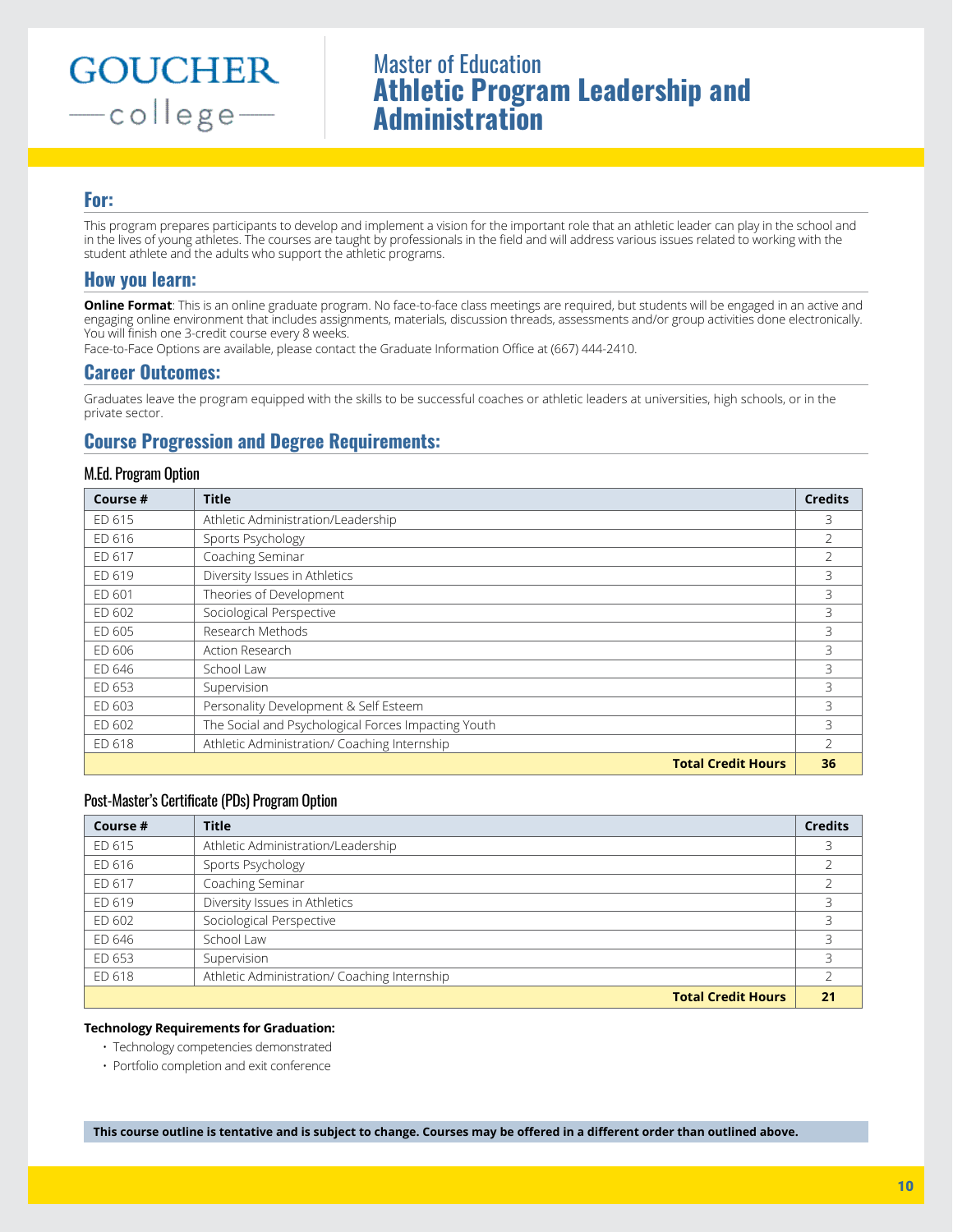# Master of Education **Literacy Strategies for Content Learning**

### **For:**

This program focuses on practical and effective reading and writing strategies to foster student growth in literacy. Participants explore intervention strategies for reading vocabulary, reading comprehension and writing in the content areas along with the diverse materials needed to meet the literacy needs of all students.

### **How you learn:**

**Online Format**: This is an online graduate program. No face-to-face class meetings are required, but students will be engaged in an active and engaging online environment that includes assignments, materials, discussion threads, assessments and/or group activities done electronically. You will finish one 3-credit course every 8 weeks.

Face-to-Face Options are available, please contact the Graduate Information Office at (667) 444-2410.

### **Career Outcomes:**

Graduates leave the program will have met the MSDE requirements for Reading Teacher Secondary within their school.

# **Course Progression and Degree Requirements:**

#### M.Ed. Program Option

| Course # | Title                                                                                                     | <b>Credits</b> |
|----------|-----------------------------------------------------------------------------------------------------------|----------------|
| FD 639   | Psychological & Linguistic Foundations of Reading (required for reading teacher endorsement)              | 3              |
| ED 697   | Reading Strategies for Content Learning (required for reading teacher endorsement)                        | 3              |
| ED 620 A | Teaching Students to Write Using Multiple Strategies: Composing                                           | 3              |
| ED 638 B | Special Project Seminar in Reading Intervention: Comprehension (required for reading teacher endorsement) | 1.5            |
| FD 638 C | Special Project Seminar in Reading Intervention: Vocabulary (required for reading teacher endorsement)    | 1.5            |
| FD 678   | Choosing Diverse Materials for Improving Content Learning                                                 | $\mathfrak{D}$ |
| ED 626   | Diagnosis of Reading Difficulties (required for reading teacher endorsement)                              | 3              |
| FD 620 B | Teaching Students to Write Using Multiple Strategies: Issues of Correctness                               | 3              |
| ED 601   | Theories of Development                                                                                   | 3              |
| FD 602   | Sociological Perspective                                                                                  | 3              |
| ED 603   | Personality Development & Self Esteem                                                                     | 3              |
| ED 605   | Research Methods                                                                                          | 3              |
| ED 606   | Action Research                                                                                           | 3              |
| ED 679   | Special Project Seminar on Literacy Strategies (Technology Requirement and Portfolio Completion)          |                |
|          | <b>Total Credit Hours</b>                                                                                 | 36             |

#### Post-Master's Certificate (PDs) Program Option

| Course # | <b>Title</b>                                                                                              | <b>Credits</b> |
|----------|-----------------------------------------------------------------------------------------------------------|----------------|
| ED 639   | Psychological & Linguistic Foundations of Reading (required for reading teacher endorsement)              |                |
| ED 697   | Reading Strategies for Content Learning (required for reading teacher endorsement)                        | 3              |
| ED 638 A | Special Project Seminar in Reading Intervention: Comprehension (required for reading teacher endorsement) | 1.5            |
| FD 638 B | Special Project Seminar in Reading Intervention: Vocabulary (required for reading teacher endorsement)    | 1.5            |
| ED 626   | Diagnosis of Reading Difficulties (required for reading teacher endorsement)                              | 3              |
| ED 602   | Sociological Perspective                                                                                  | 3              |
| ED 603   | Personality Development & Self Esteem                                                                     | 3              |
| ED 679   | Special Project Seminar on Literacy Strategies (Technology Requirement and Portfolio Completion)          |                |
|          | <b>Total Credit Hours</b>                                                                                 | 21             |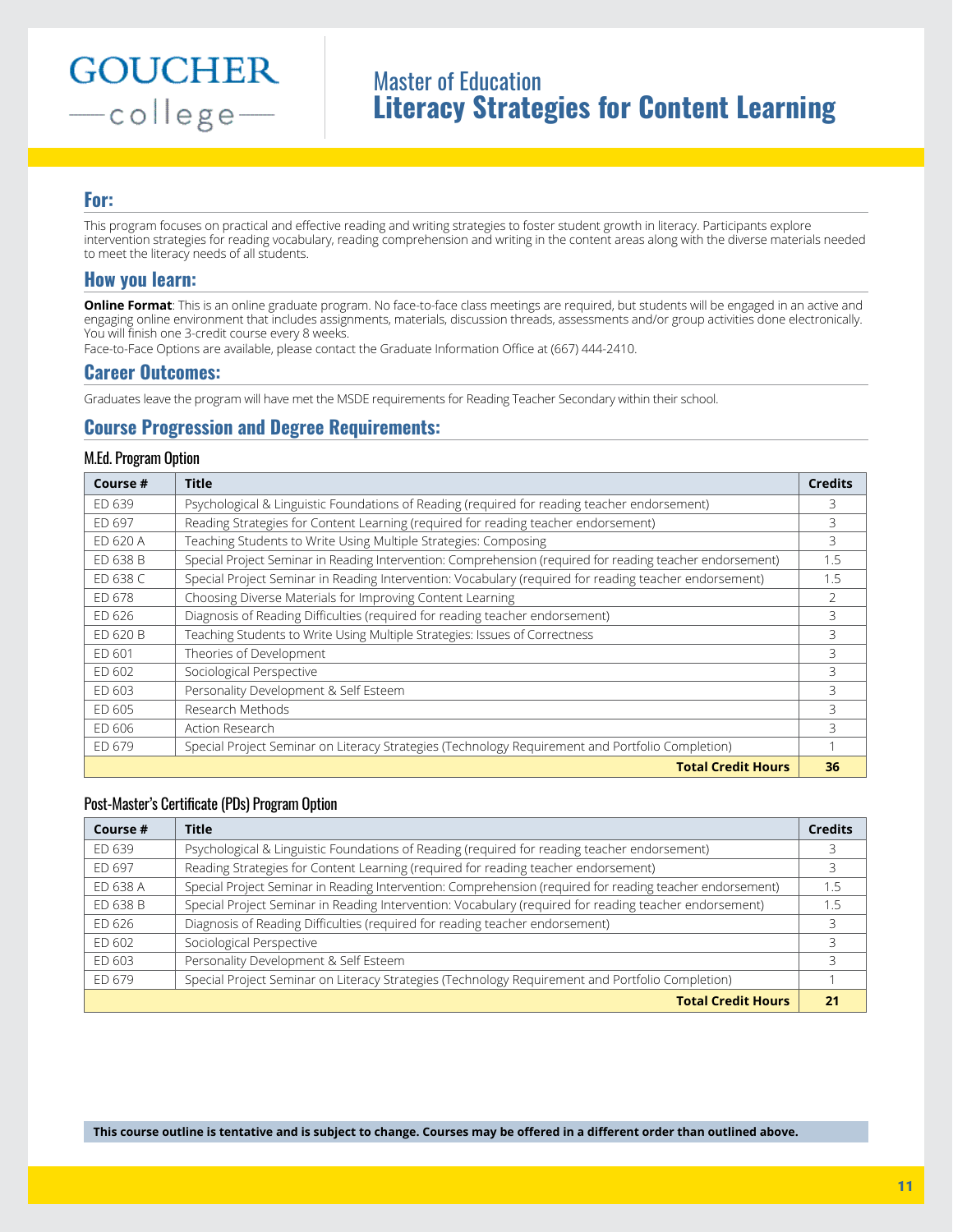# Master of Education **Teaching English for Speakers of Other Languages (ESOL) w/Certification Option**

### **For:**

Today's schools serve an increasingly diverse population of students, including non- native English speakers. Support for schools in addressing the needs of this rapidly growing population is addressed in this program. Participants in this program will address a wide range of concepts, theories and practices related to effectively teaching English language learners.

## **How you learn:**

**Online Format**: This is an online graduate program. No face-to-face class meetings are required, but students will be engaged in an active and engaging online environment that includes assignments, materials, discussion threads, assessments and/or group activities done electronically. You will finish one 3-credit course every 8 weeks.

Face-to-Face Options are available, please contact the Graduate Information Office at (667) 444-2410.

### **Career Outcomes:**

Graduates leave the program equipped with the skills necessary to pass the Praxis examination to add ESOL teacher certification.

# **Course Progression and Degree Requirements:**

#### M.Ed. Program Option

| Course #                     | <b>Title</b>                                                 | <b>Credits</b> |
|------------------------------|--------------------------------------------------------------|----------------|
| ED 658 EC                    | Second Language Acquisition                                  | 3              |
| ED 658 EB                    | Teaching and Reading and Writing for English Learners        | 3              |
| ED 658 ED                    | Assessment in the ESOL Classroom                             | $\overline{2}$ |
| <b>ED 658EA</b><br>or ED 694 | Methods for Teaching ESOL                                    | 3              |
| ED 601                       | Theories of Development                                      | 3              |
| FD 602                       | Sociological Perspective                                     | 3              |
| ED 605                       | Research Methods                                             | 3              |
| ED 681                       | Curriculum Development for a Multicultural Society           | 3              |
| ED 606                       | Action Research                                              | 3              |
| ED 651                       | Educating for Character                                      | 1.5            |
| 639                          | Psychological and Linguistic Foundations of Reading          | 3              |
| ED 603                       | Personality Development & Self Esteem                        | 3              |
| ED 652                       | Mediation of Conflict                                        | 1.5            |
| ED 687                       | Special Project Seminar/Internship with portfolio (required) |                |
|                              | <b>Total Credit Hours</b>                                    | 36             |

#### Post-Master's Certificate (PDs)Program Option

| Course #                     | <b>Title</b>                                                 | <b>Credits</b> |
|------------------------------|--------------------------------------------------------------|----------------|
| ED 658 EC                    | Second Language Acquisition                                  | 3              |
| ED 658 EB                    | Teaching and Reading and Writing for English Learners        | 3              |
| ED 658 ED                    | Assessment in the ESOL Classroom                             |                |
| <b>FD 658FA</b><br>or FD 694 | Methods for Teaching ESOL                                    |                |
| FD 601                       | Theories of Development                                      | 3              |
| ED 602                       | Sociological Perspective                                     | 3              |
| ED 681                       | Curriculum Development for a Multicultural Society           | 3              |
| ED 687                       | Special Project Seminar/Internship with portfolio (required) |                |
|                              | <b>Total Credit Hours</b>                                    | 21             |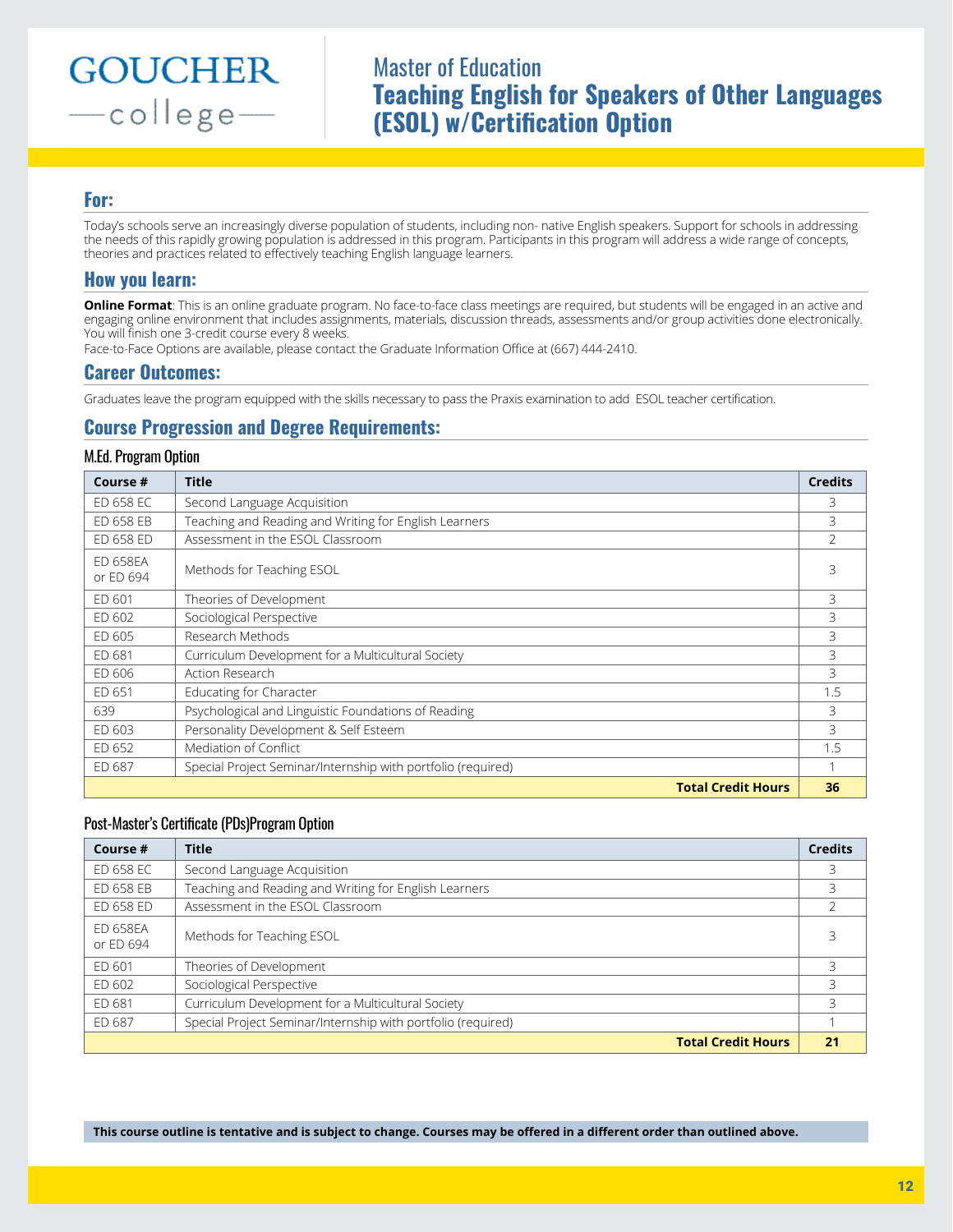Master of Education **Special Education for Certified Early Childhood, Elementary, or Secondary Teachers w/Certification Option**

### **For:**

This program is designed to help general educators more effectively work with students with special needs. Participants will learn about assessments for special education students, analysis of data, curriculum design and adaptation, and planning for differentiation.

### **How you learn:**

**Online Format**: This is an online graduate program. No face-to-face class meetings are required, but students will be engaged in an active and engaging online environment that includes assignments, materials, discussion threads, assessments and/or group activities done electronically. You will finish one 3-credit course every 8 weeks.

Face-to-Face Options are available, please contact the Graduate Information Office at (667) 444-2410.

#### **Career Outcomes:**

Graduates leave the program equipped with the skills necessary to pass the Praxis examination to add certification as a special educator.

## **Course Progression and Degree Requirements:**

#### M.Ed. Program Option

| Course # | <b>Title</b>                                                                       | <b>Credits</b> |
|----------|------------------------------------------------------------------------------------|----------------|
| ED 690   | Curriculum Design and Adaptations for Students with Special Needs 1                | 3              |
| ED 691   | Curriculum Design and Adaptations for Students with Special Needs II               | 3              |
| ED 688   | Educational Assessment and Diagnosis of Students with Special Needs I              | 3              |
| ED 689   | Educational Assessment and Diagnosis of Students with Special Needs II             | 3              |
| ED 601   | Theories of Development                                                            | 3              |
| FD 605   | Research Methods                                                                   | 3              |
| ED 606   | Action Research                                                                    | 3              |
| FD 604   | Contemporary Issues                                                                | 3              |
| ED 651   | Educating for Character                                                            | 1.5            |
| FD 652   | Mediation of Conflict                                                              | 1.5            |
| ED 681   | Curriculum Development for a Multicultural Society                                 | 3              |
| FD 602   | Sociological Perspective                                                           | 3              |
| ED 603   | Personality Development & Self Esteem                                              | 3              |
| ED 698 A | Special Project Seminar (includes technology requirement and portfolio completion) |                |
|          | <b>Total Credit Hours</b>                                                          | 36             |

#### Post-Master's Certificate (PDs) Program Option

| Course # | <b>Title</b>                                                                       | <b>Credits</b> |
|----------|------------------------------------------------------------------------------------|----------------|
| ED 690   | Curriculum Design and Adaptations for Students with Special Needs 1                | 3              |
| ED 691   | Curriculum Design and Adaptations for Students with Special Needs II               | 3              |
| ED 688   | Educational Assessment and Diagnosis of Students with Special Needs I              | 3              |
| ED 689   | Educational Assessment and Diagnosis of Students with Special Needs II             |                |
| ED 681   | Curriculum Development for a Multicultural Society                                 | 3              |
| ED 602   | Sociological Perspective                                                           | 3              |
| ED 603   | Personality Development & Self Esteem                                              | 3              |
| ED 698 A | Special Project Seminar (includes technology requirement and portfolio completion) |                |
|          | <b>Total Credit Hours</b>                                                          | 21             |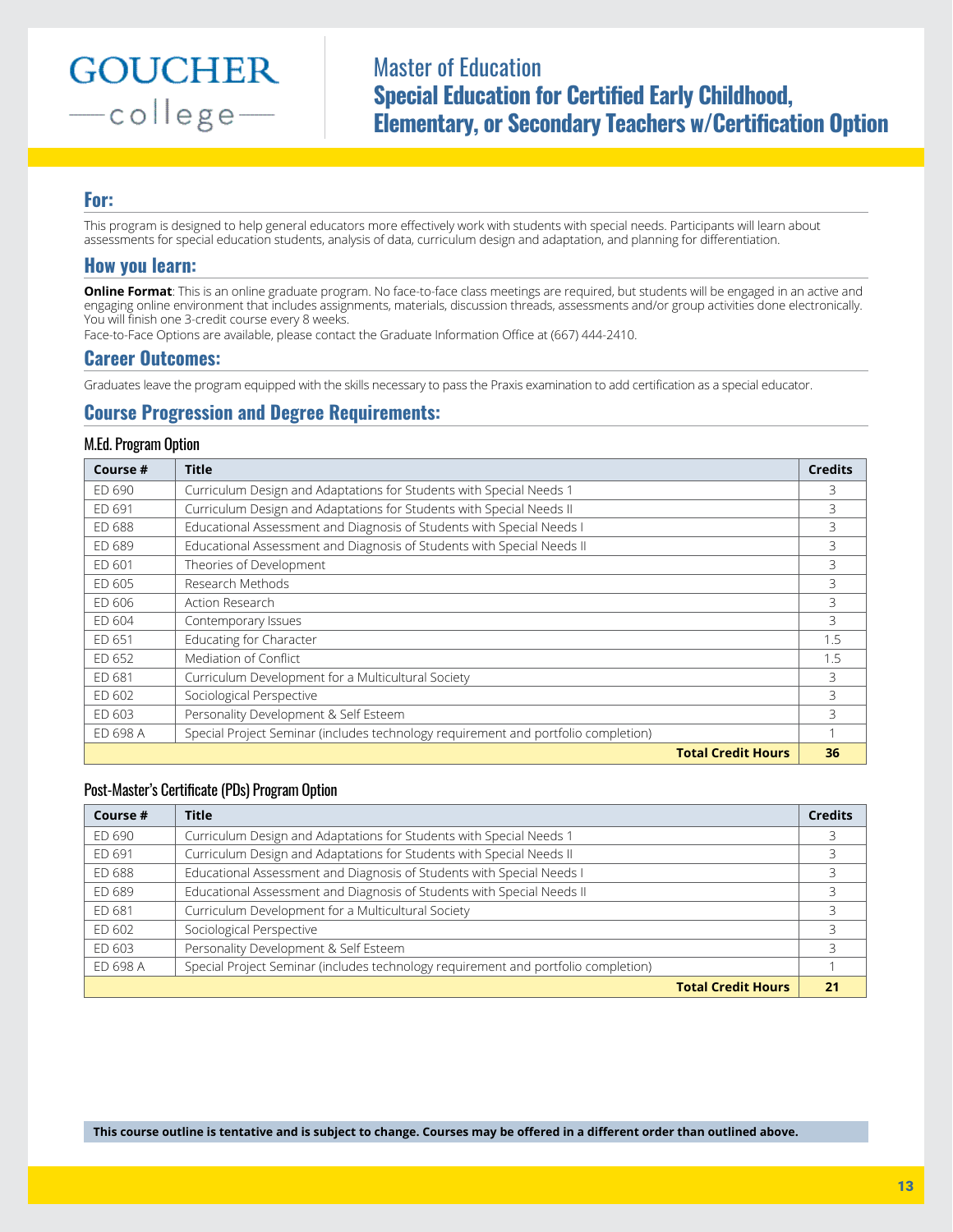# Master of Education **Reducing Student, Classroom & School Disruption: Prevention & Intervention**

## **For:**

In today's classrooms, teachers must effectively educate a wide variety of diverse learners, including students with vastly different behavioral challenges. A focus of this program will be understanding the impact of positive relationships with students and how those relationships impact behavior. Participants will explore the causes of student behaviors and develop prevention and intervention strategies to meet student needs.

## **How you learn:**

**Online Format**: This is an online graduate program. No face-to-face class meetings are required, but students will be engaged in an active and engaging online environment that includes assignments, materials, discussion threads, assessments and/or group activities done electronically. You will finish one 3-credit course every 8 weeks.

Face-to-Face Options are available, please contact the Graduate Information Office at (667) 444-2410.

### **Career Outcomes:**

Graduates leave the program equipped with the skills necessary to be successful and implement curriculum in classrooms and schools of diverse learners and different behavioral challenges.

# **Course Progression and Degree Requirements:**

#### M.Ed. Program Option

| Course # | <b>Title</b>                                                                                | <b>Credits</b> |
|----------|---------------------------------------------------------------------------------------------|----------------|
| FD 607   | Prevention Strategies, Classroom Management and Communication                               | 3              |
| ED 661   | Intervention Strategies I, Conflict Resolution                                              | $\mathcal{P}$  |
| ED 662   | Intervention Strategies I, Challenging Behaviors                                            | 3              |
| ED 601   | Theories of Development                                                                     | 3              |
| FD 602   | Sociological Perspective                                                                    | 3              |
| ED 603   | Personality Development & Self Esteem                                                       | 3              |
| ED 604   | Contemporary Issues                                                                         | 3              |
| ED 651   | Educating for Character                                                                     | 1.5            |
| ED 652   | Mediation of Conflict                                                                       | 1.5            |
| ED 681   | Curriculum Development for a Multicultural Society                                          | 3              |
| ED 633   | Methods of Teaching At-Risk & Diverse Learners                                              | 3              |
| ED 605   | Research Methods                                                                            | 3              |
| ED 606   | Action Research                                                                             | 3              |
| ED 654   | Special Project Seminar for Reducing Student, Classroom and School Disruption (e-portfolio) |                |
|          | <b>Total Credit Hours</b>                                                                   | 36             |

#### Post-Master's Certificate (PDs) Program Option

| Course # | <b>Title</b>                                                                                | <b>Credits</b> |
|----------|---------------------------------------------------------------------------------------------|----------------|
| ED 607   | Prevention Strategies, Classroom Management and Communication                               | 3              |
| ED 661   | Intervention Strategies I, Conflict Resolution                                              |                |
| ED 662   | Intervention Strategies I, Challenging Behaviors                                            | 3              |
| ED 602   | Sociological Perspective                                                                    |                |
| ED 603   | Personality Development & Self Esteem                                                       | 3              |
| ED 681   | Curriculum Development for a Multicultural Society                                          | 3              |
| ED 633   | Methods of Teaching At-Risk & Diverse Learners                                              | 3              |
| ED 654   | Special Project Seminar for Reducing Student, Classroom and School Disruption (e-portfolio) |                |
|          | <b>Total Credit Hours</b>                                                                   | 21             |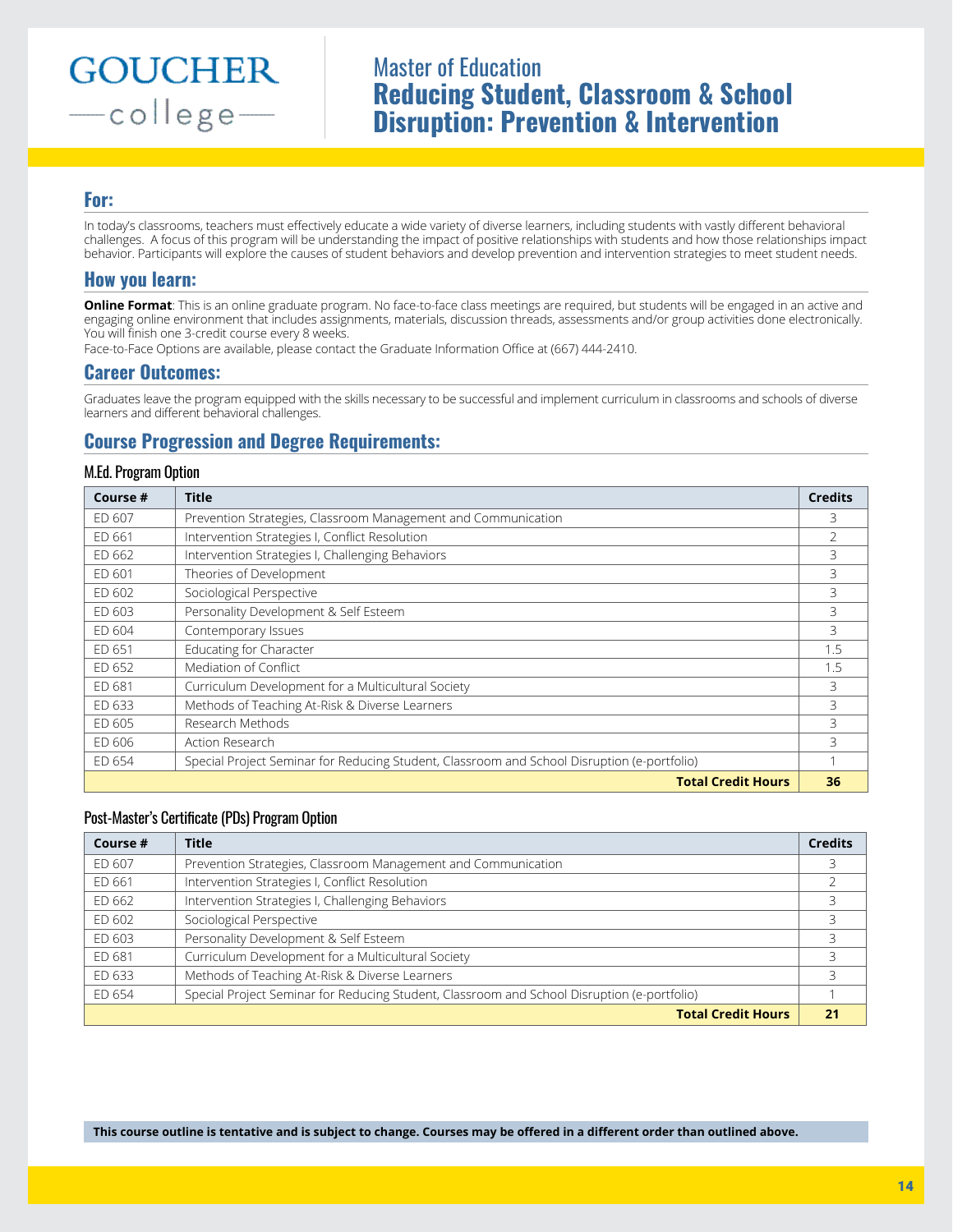# Master of Education **Reading Instruction w/Certification Option**

### **For:**

This reading instruction coursework will prepare teachers to support individual students, classroom teachers, and the general reading program in the school. This program includes two practicums: one where the participant works with an individual student and one focused on the reading program in the school. This program leads to Maryland State Department of Education (MSDE) certification as a Reading Specialist. Certification as a Reading Specialist requires MSDE teacher certification and completion of the required a 3 credit Introduction/Survey of Special Education course. Participants may opt to take a four course sequence to obtain Reading Teacher Endorsement.

### **How you learn:**

**Online Format**: This is an online graduate program. No face-to-face class meetings are required, but students will be engaged in an active and engaging online environment that includes assignments, materials, discussion threads, assessments and/or group activities done electronically. You will finish one 3-credit course every 8 weeks.

Face-to-Face Options are available, please contact the Graduate Information Office at (667) 444-2410.

#### **Career Outcomes:**

Graduates leave the program equipped with the skills necessary to become a Reading Specialist within the state of Maryland.

### **Course Progression and Degree Requirements:**

#### M.Ed. Program Option

| Course #           | <b>Title</b>                                                                                                                         | <b>Credits</b> |
|--------------------|--------------------------------------------------------------------------------------------------------------------------------------|----------------|
| FD 625             | Strategies & Resources in Teaching Reading (required for reading teacher endorsement)                                                |                |
| FD 626             | Diagnosis of Reading Difficulties (required for reading specialist endorsement)                                                      | 3              |
| ED 637             | Practicum - - Part 1, Reading Diagnosis and Instruction (required for reading teacher endorsement)                                   | 3              |
| ED 639             | Psychological & Linguistic Foundations of Reading (required for reading teacher endorsement)                                         | 3              |
| ED 636             | Overview of Intervention Strategies (Candidates completing requirements for Maryland Reading Specialist Certification                | 1.5            |
| FD 638A<br>ED 638B | Special Project Seminar/limited practicum in Reading Interventions required for reading teacher endorsement)                         | 3              |
| ED 635             | Practicum - - Part 2, Role of Reading Specialist (required to complete Maryland Reading Specialist Certification)<br>and e-portfolio | 3              |
| FD 601             | Theories of Development                                                                                                              | 3              |
| FD 602             | Sociological Perspective                                                                                                             | 3              |
| FD 603             | Personality Development & Self Esteem                                                                                                | 3              |
| FD 672             | Assessing Needs and Evaluating Progress                                                                                              | 3              |
| ED 651             | Educating for Character                                                                                                              | 1.5            |
| FD 605             | Research Methods                                                                                                                     | 3              |
| FD 606             | Action Research                                                                                                                      | $\mathcal{L}$  |
|                    | <b>Total Credit Hours</b>                                                                                                            | 39             |

#### Post-Master's Certificate (PDs) Program Option

| Course # | Title                                                                                                                                | <b>Credits</b> |
|----------|--------------------------------------------------------------------------------------------------------------------------------------|----------------|
| FD 625   | Strategies & Resources in Teaching Reading (required for reading teacher endorsement)                                                |                |
| ED 626   | Diagnosis of Reading Difficulties (required for reading specialist endorsement)                                                      | 3              |
| ED 639   | Psychological & Linguistic Foundations of Reading (required for reading teacher endorsement)                                         | 3              |
| ED 636   | Overview of Intervention Strategies (Candidates completing requirements for Maryland Reading Specialist Certification                | 1.5            |
| ED 638 A | Special Project Seminar in Reading Intervention: Comprehension (required for reading teacher endorsement)                            | 1.5            |
| ED 638 B | Special Project Seminar in Reading Intervention: Vocabulary (required for reading teacher endorsement)                               | 1.5            |
| FD 638 C | Special Project Seminar in Reading Intervention: Word Identification (required for reading teacher endorsement)                      | 1.5            |
| ED 637   | Practicum - - Part 1, Reading Diagnosis and Instruction (required for reading teacher endorsement)                                   | 3              |
| ED 635   | Practicum - - Part 2, Role of Reading Specialist (required to complete Maryland Reading Specialist Certification)<br>and e-portfolio |                |
| ED 672   | Assessing Needs and Evaluating Progress                                                                                              | 3              |
|          | <b>Total Credit Hours</b>                                                                                                            | 24             |

**Admissions Requirement**: Prior to beginning this specialization, students need to have taken courses required for initial certification. **Certification Requirement**: Certification as a Reading Specialist requires MSDE teacher certification and completion of the required 3-credit introduction or survey special education course.

**Technology Requirements for Graduation:**

• Technology competencies demonstrated

• Portfolio completion and exit conference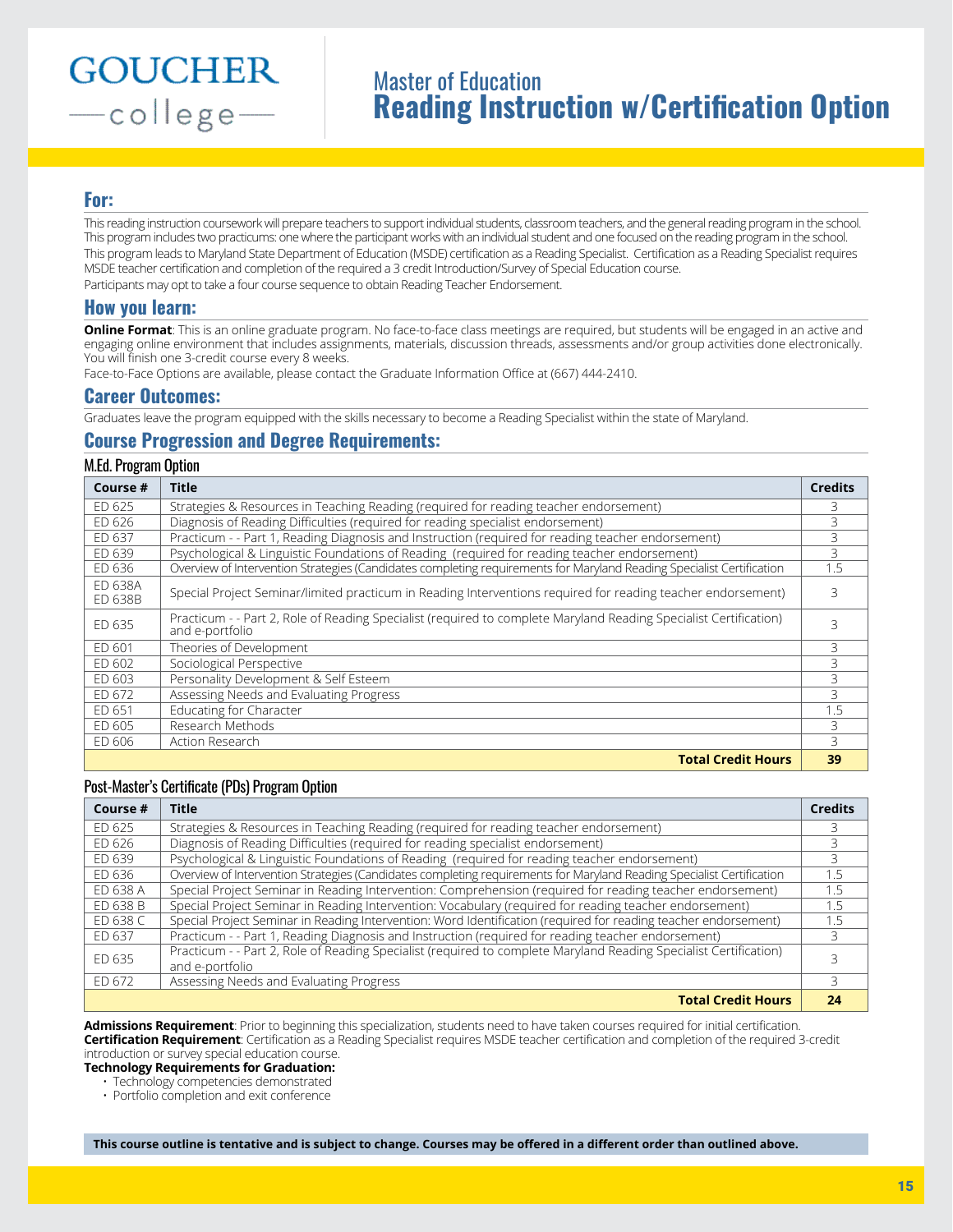# Master of Education **School Improvement Leadership w/ Certification Option**

## **For:**

The School Improvement Leadership programs focus on instructional leadership. During a year-long practicum, participants will apply theories and practices from course work in the school environment. These programs are Maryland-approved programs for Administrator 1 certification.

### **How you learn:**

**Online Format**: This is an online graduate program. No face-to-face class meetings are required, but students will be engaged in an active and engaging online environment that includes assignments, materials, discussion threads, assessments and/or group activities done electronically. You will finish one 3-credit course every 8 weeks.

Face-to-Face Options are available, please contact the Graduate Information Office at (667) 444-2410.

### **Career Outcomes:**

Graduates leave the program equipped with the skills to become successful administrators within their schools and school districts.

## **Degree Requirements:**

| Course # | <b>Title</b>                                                          | <b>Credits</b> |
|----------|-----------------------------------------------------------------------|----------------|
| ED 681   | Curriculum Development in a Multicultural Society                     | 3              |
| ED 653   | Supervision                                                           | 3              |
| ED 646   | School Law                                                            | 3              |
| ED 671   | School Improvement Leadership: A Theoretical Perspective              | 3              |
| ED 673   | School Improvement Leadership: Facilitating a Positive School Culture | 3              |
| ED 672   | Assessing Needs and Evaluating Progress                               | 3              |
| ED 674 A | Special Project Seminar/Practicum in School Improvement Leadership    | 1.5            |
| FD 674 B | Special Project Seminar/Practicum in School Improvement Leadership    | 1.5            |
| FD 601   | Theories of Development                                               | 3              |
| ED 602   | Sociological Perspective                                              | 3              |
| ED 605   | Research Methods                                                      | 3              |
| FD 606   | Action Research                                                       | 3              |
| ED 603   | Personality Development & Self Esteem                                 | 3              |
| ED 651   | Educating for Character                                               | 1.5            |
| FD 652   | Mediation of Conflict                                                 | 1.5            |
|          | <b>Total Credit Hours</b>                                             | 39             |

#### Post-Master's Certificate (PDs) Program Option

| Course #   | <b>Title</b>                                       | <b>Credits</b> |
|------------|----------------------------------------------------|----------------|
| ED 653     | Supervision for Effective Instruction              |                |
| ED 646     | School Law                                         |                |
| ED 671*    | School Improvement Leadership - the Theory         |                |
| ED 672     | Assessing Needs, Evaluating Progress               |                |
| FD 673     | School Culture                                     |                |
| ED 674 A/B | Internship/Seminar                                 |                |
| ED 681     | Curriculum Development in a Multi-Cultural Society |                |
|            | <b>Total Credit Hours</b>                          | 21             |

\* ED 671 is a pre-requesite for Ed 673; ED 673 is a pre- or co-requisite for ED 674.

Eportfolio must be completed in ED 674 A/B.

#### **Technology Requirements for Graduation:**

- Technology competencies demonstrated
- Portfolio completion and exit conference

#### **Certification Requirement**

• Certification as Administrator I requires MSDE teacher certification, 27 months of successful teaching experience, and completion of the required 3-credit introduction or survey of special education course.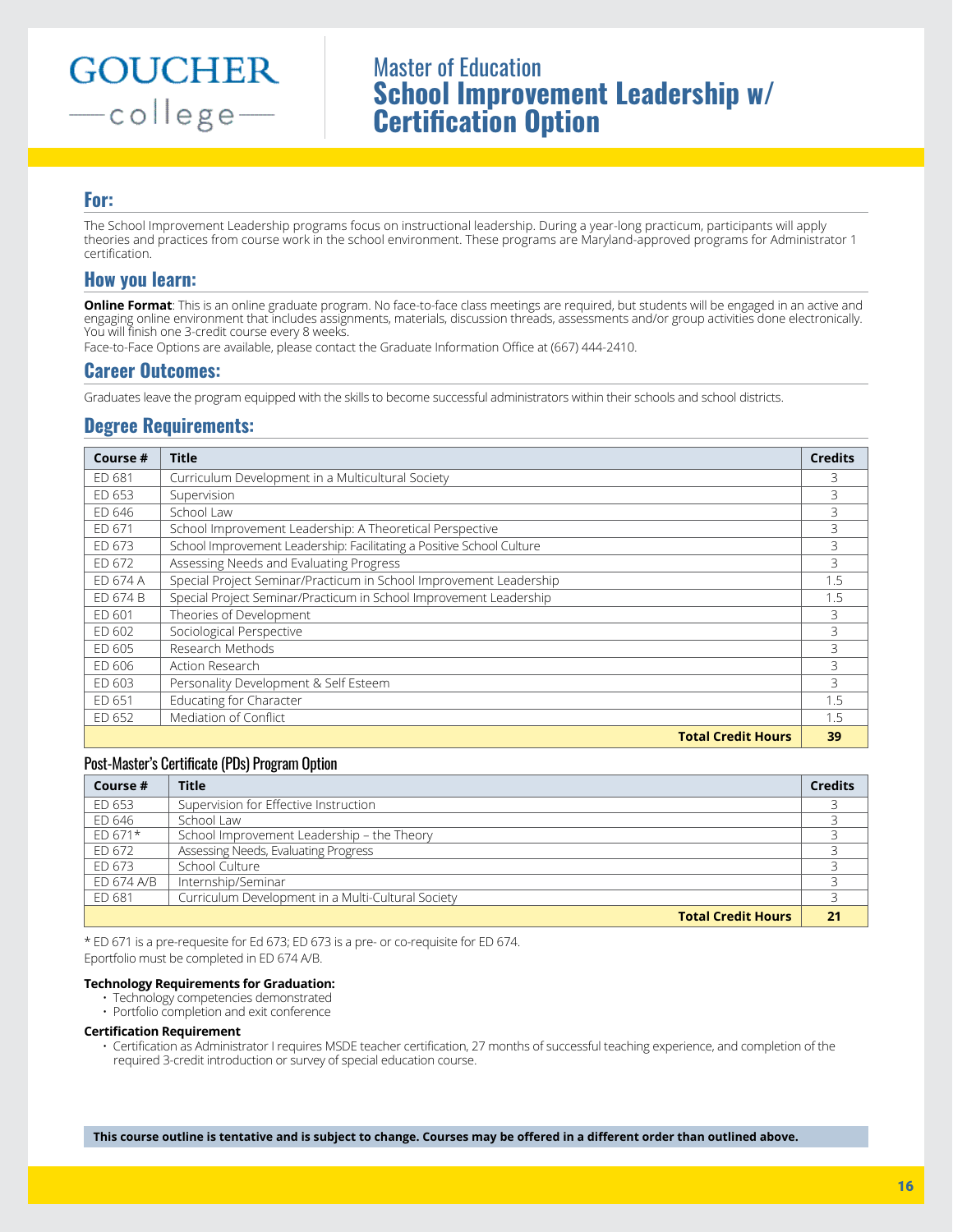# Master of Education **Teacher As Leader In Technology w/ Certification Option**

### **For:**

In this innovative program, participants diversify their teaching to create meaningful learning experiences and environments. The 36-credit curriculum emphasizes education, technology, instructional design, and leadership. The core curriculum examines compelling topics in education policy, digital age technology planning, systems design/design thinking, data-driven decision making, and educational media and technology.

#### **Program Options Available for:**

- Master of Education degree (36 credits)
- Professional Development Certificate (21 credits)

### **How you learn:**

**Online Format**: This is an online graduate program. No face-to-face class meetings are required, but students will be engaged in an active and engaging online environment that includes assignments, materials, discussion threads, assessments and/or group activities done electronically. You will finish one 3-credit course every 8 weeks.

Face-to-Face Options are available, please contact the Graduate Information Office at (667) 444-2410.

### **Career Outcomes:**

Graduates leave the program equipped with the skills necessary for a variety of careers in education, including technology coordinator, educational technology specialist, technology teacher, and college instructor.

# **Degree Requirements:**

| <b>Core Courses</b>          |                                                                          |     |
|------------------------------|--------------------------------------------------------------------------|-----|
| ED 601                       | Theories of Development                                                  | 3   |
| ED 605                       | Research Methods                                                         | 3   |
| ED 681                       | Curriculum Development in a Multi-Cultural Society                       | 3   |
| ED 602                       | Sociological Perspective                                                 | 3   |
| ED 604                       | Contemporary Issues                                                      | 3   |
| ED 649                       | Multimedia in the Curriculum (Elective)                                  | 3   |
| ED 606                       | Action Research                                                          | 3   |
|                              | <b>Hours:</b>                                                            | 21  |
| <b>Technology Leadership</b> |                                                                          |     |
| ED 675                       | Teacher Leadership in Technology Based Learning                          | 3   |
| ED 676                       | Leading Technology Based Learning for Improved Student Learning          | 3   |
| ED 677                       | A&B - Special Project Seminar/Practicum in Teacher Leadership Technology | 3   |
|                              | <b>Hours:</b>                                                            | 9   |
| <b>Clinical Courses</b>      |                                                                          |     |
| ED 651                       | Values                                                                   | 1.5 |
| ED 652                       | Mediation of Conflict                                                    | 1.5 |
|                              | <b>Hours:</b>                                                            | 3   |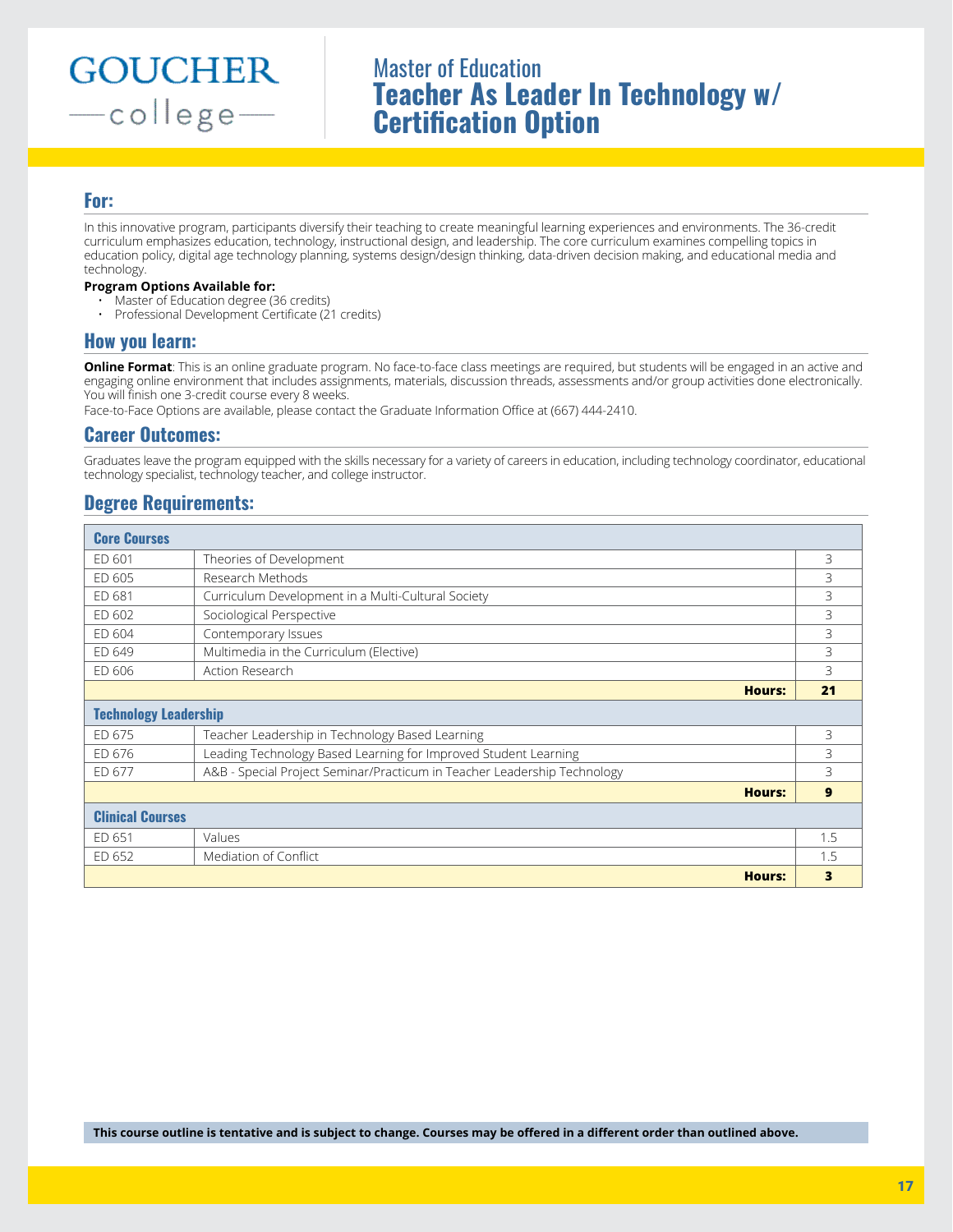# Master of Arts in Teaching **Elementary Certification (grades 1-6)**

The Master of Arts in Teaching (M.A.T.) degree with Elementary Education (grades 1-6) concentration is a certification program designed to prepare college graduates who wish to enter the teaching profession but who have not had adequate preparation for teaching.

#### **For:**

The program is based on the assumption that, through a curriculum carefully balanced in theory and practice, participants can acquire the knowledge and skills needed for teaching elementary education students. The program is completed with a lengthy internship or supervised teaching experience, guided by both a member of the Goucher College faculty and a mentor teacher. Traditional interns are generally placed at Professional Development Schools, while conditional teachers are supervised in their school positions.

### **Career Outcomes:**

Graduates leave the program equipped with Maryland Elementary School (grades 1-6) certification necessary for teaching diverse student populations.

## **Course Progression and Degree Requirements:**

| Course #  | <b>Title</b>                                                                 | <b>Credits</b>           |
|-----------|------------------------------------------------------------------------------|--------------------------|
| $ED 680*$ | Theories of Learning                                                         | 3                        |
| ED 686    | Foundations of Special Education                                             | 3                        |
| $ED 656*$ | Classroom Management                                                         | 1.5                      |
| $ED 660*$ | Planning                                                                     | 1.5                      |
| ED 682E*  | Foundations of Reading, elementary                                           | 3                        |
| ED 672    | Assessment                                                                   | 3                        |
| ED 601    | Development                                                                  | 3                        |
| ED 681    | Curriculum Development                                                       | 3                        |
| ED 687    | Internship with Seminars (3 or 4 eight week terms, depending on proficiency) | 6                        |
| ED 627    | Advanced Methods in Reading                                                  | 3                        |
| ED 685    | Mathematics                                                                  | $\mathcal{P}$            |
| ED 683    | Science                                                                      | $\mathcal{P}$            |
| ED 684    | Social Studies                                                               | $\overline{\phantom{a}}$ |
| ED 629    | Reading Assessment                                                           |                          |
| ED 628    | Teaching Reading                                                             | 3                        |

**NOTE: This course outline is tentative and is subject to change. Courses may be offered in a different order than outlined above. All Praxis or other state tests must be passed before certification is completed, and Praxis I and all content tests must be passed before the internship or supervised experience. All undergraduate course work, if needed, must be completed before certification. \* These courses must be successfully completed prior to the internship.**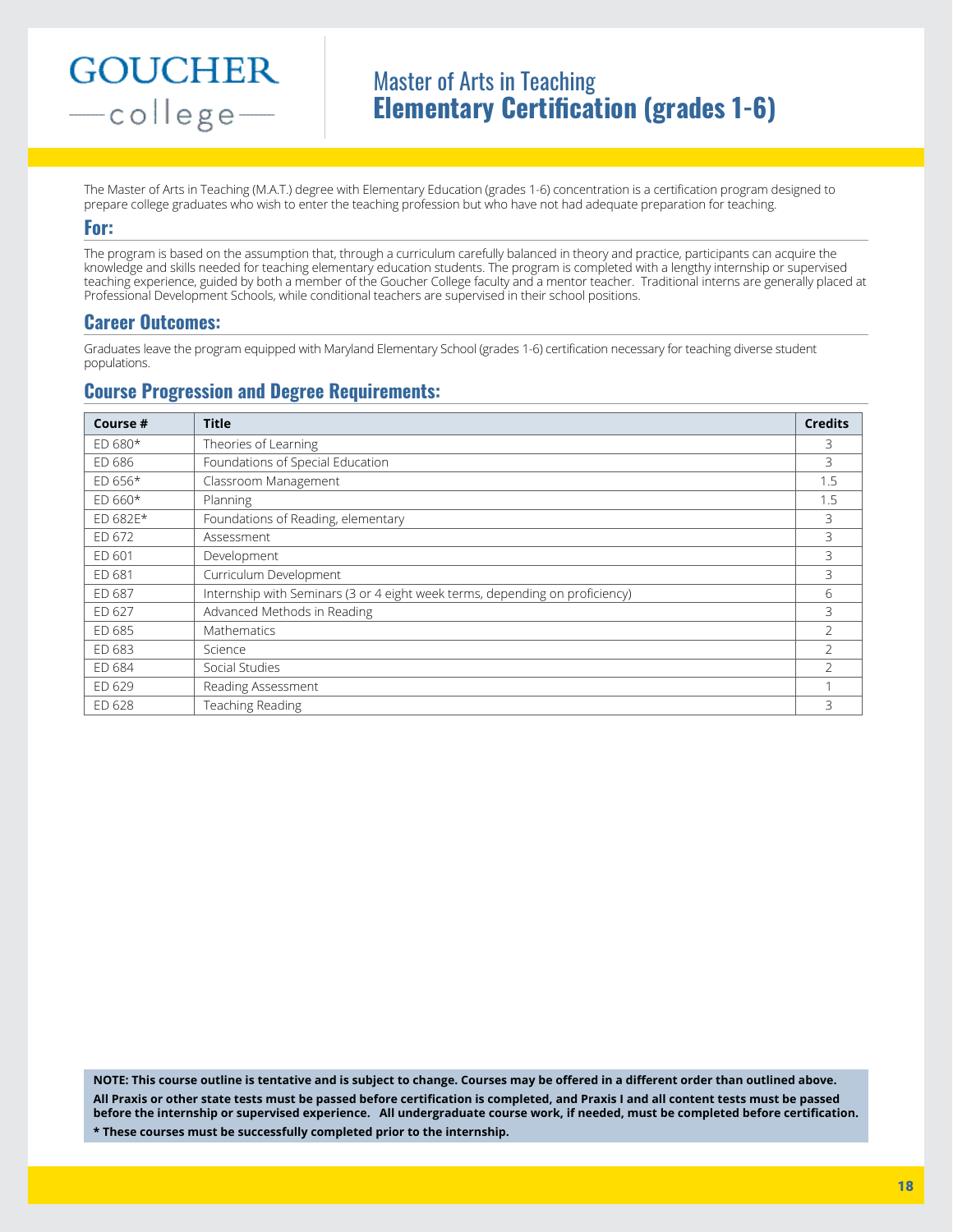# Master of Arts in Teaching **Dual - Elementary and Elementary/Middle Special Education Certification (grades 1-8)**

The Master of Arts in Teaching (M.A.T.) degree with Dual Certification – Elementary (1-6) and Elementary/Middle Special Education (grades 1-8) is a program designed to prepare college graduates who wish to enter the teaching profession but who have not had adequate preparation for teaching.

#### **For:**

The program is based on the assumption that, through a curriculum carefully balanced in theory and practice, participants can acquire the knowledge and skills needed for teaching general education students. The program is completed with a lengthy internship or supervised teaching experience guided by both a member of the Goucher College faculty and a mentor teacher. Traditional interns are generally are placed at Professional Development Schools, while conditional teachers are supervised in their school positions.

### **Career Outcomes:**

Graduates leave the program equipped with elementary (grades 1-6) and elementary/middle school special education (grades 1-8) certification necessary for teaching students in diverse school settings.

# **Course Progression and Degree Requirements:**

| Course #  | <b>Title</b>                                                                 | <b>Credits</b> |
|-----------|------------------------------------------------------------------------------|----------------|
| $ED 680*$ | Theories of Learning                                                         | 3              |
| ED 686    | Foundations of Special Education                                             | 3              |
| $ED 656*$ | Classroom Management                                                         | 1.5            |
| $ED 660*$ | Planning                                                                     | 1.5            |
| ED 682E*  | Foundations of Reading, elementary                                           | 3              |
| ED 672    | Assessment (classroom)                                                       | 3              |
| ED 688    | Assessment I for special education teachers                                  | 3              |
| ED 690    | Curriculum I for special education teachers                                  | 3              |
| ED 687    | Internship with Seminars (3 or 4 eight week terms, depending on proficiency) | 6              |
| ED 627    | Advanced Methods in Reading                                                  | 3              |
| ED 685    | Mathematics                                                                  | 2              |
| ED 689    | Assessment II for special education teachers                                 | 3              |
| ED 691    | Curriculum II for special education teachers                                 | 3              |
| ED 629    | Reading Assessment                                                           |                |
| ED 628    | Teaching Reading                                                             | 3              |
| ED 601    | Development                                                                  | 3              |
| ED 681    | Curriculum Development                                                       | 3              |
| ED 683    | Science                                                                      | 2              |
| ED 684    | Social Studies                                                               | $\mathcal{P}$  |

**NOTE: This course outline is tentative and is subject to change. Courses may be offered in a different order than outlined above. All Praxis or other state tests must be passed before certification is completed, and Praxis I and all content tests must be passed before the internship or supervised experience. All undergraduate course work, if needed, must be completed before certification. \*These courses must be successfully completed prior to the internship.**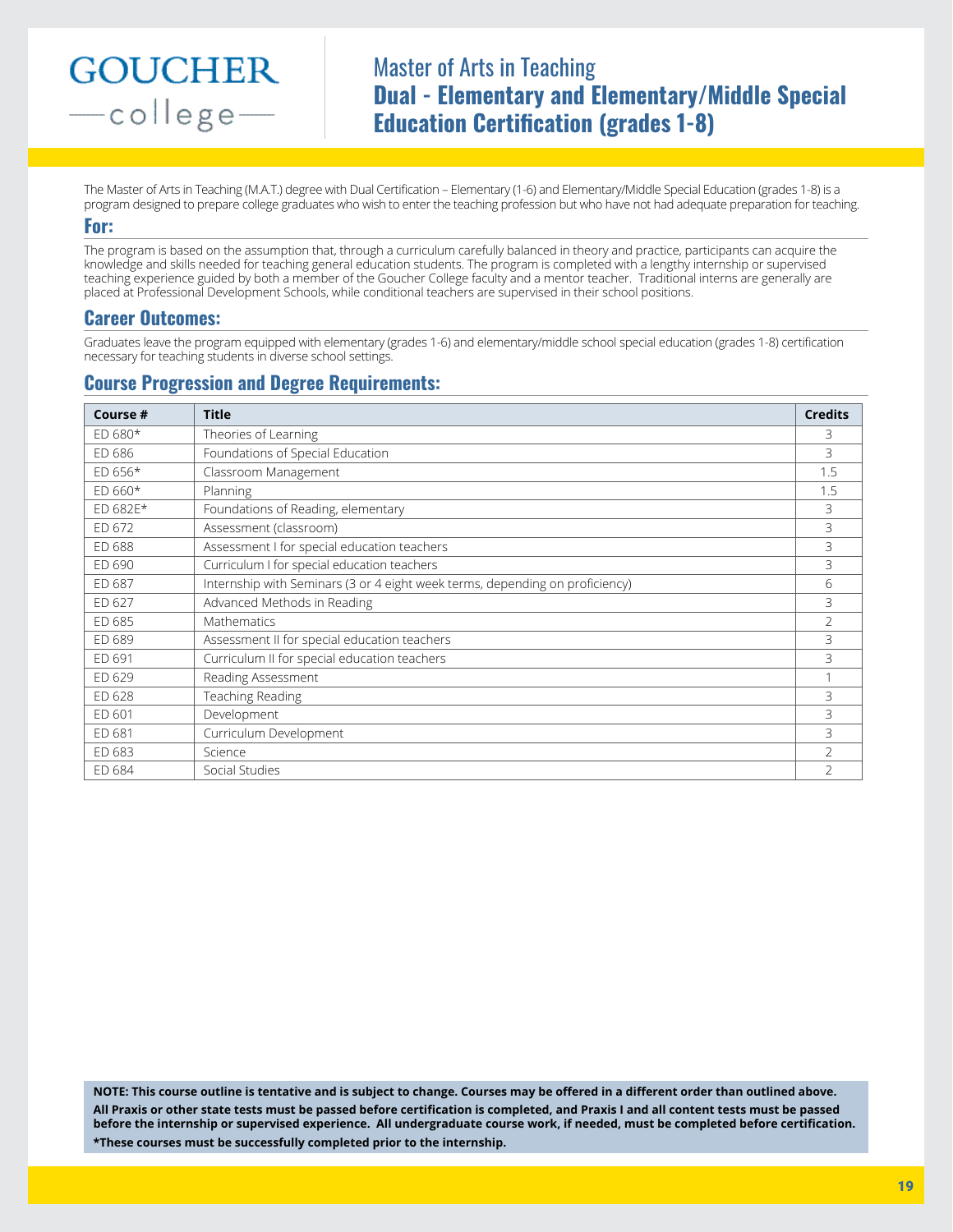# Master of Arts in Teaching **Elementary Special Education Certification (grades 1-8)**

The master of arts in teaching (M.A.T.) degree with Elementary Special Education concentration (grades 1-8) is a certification program designed to prepare college graduates who wish to enter the teaching profession, but who have not had adequate preparation for teaching.

#### **For:**

The program is based on the assumption that, through a curriculum carefully balanced in theory and practice, participants can acquire the knowledge and skills needed for teaching general education students. The program is completed with a lengthy internship or supervised teaching experience guided by both a member of the Goucher College faculty and a mentor teacher. Traditional interns are generally placed at Professional Development Schools, while conditional teachers are supervised in their school positions.

## **Career Outcomes:**

Graduates leave the program equipped with elementary/middle school (grades 1-8) special education certification necessary for teaching students in diverse school settings.

# **Course Progression and Degree Requirements:**

| Course #  | <b>Title</b>                                                                 | <b>Credits</b> |
|-----------|------------------------------------------------------------------------------|----------------|
| $ED 680*$ | Theories of Learning                                                         | 3              |
| FD 686    | Foundations of Special Education                                             | 3              |
| $ED 656*$ | Classroom Management                                                         | 1.5            |
| $FD660*$  | Planning                                                                     | 1.5            |
| ED 682E*  | Foundations of Reading, elementary                                           | 3              |
| ED 672    | Assessment (classroom)                                                       | 3              |
| ED 688    | Assessment I for special education teachers                                  | 3              |
| ED 690    | Curriculum I for special education teachers                                  | 3              |
| ED 687    | Internship with Seminars (3 or 4 eight week terms, depending on proficiency) | 6              |
| FD 627    | Advanced Methods in Reading                                                  | 3              |
| ED 685    | Mathematics (if a conditional teacher, other content areas may be taken)     | 2              |
| ED 689    | Assessment II for special education teachers                                 | 3              |
| ED 691    | Curriculum II for special education teachers                                 | 3              |
| ED 629    | Reading Assessment                                                           |                |
| ED 628    | Teaching Reading                                                             | 3              |
| ED 601    | Development                                                                  | 3              |
| ED 681    | Curriculum Development                                                       | 3              |

**NOTE: This course outline is tentative and is subject to change. Courses may be offered in a different order than outlined above. All Praxis or other state tests must be passed before certification is completed, and Praxis I and all content tests must be passed before the internship or supervised experience. All undergraduate course, if needed, work must be completed before certification. \*These courses must be successfully completed prior to the internship.**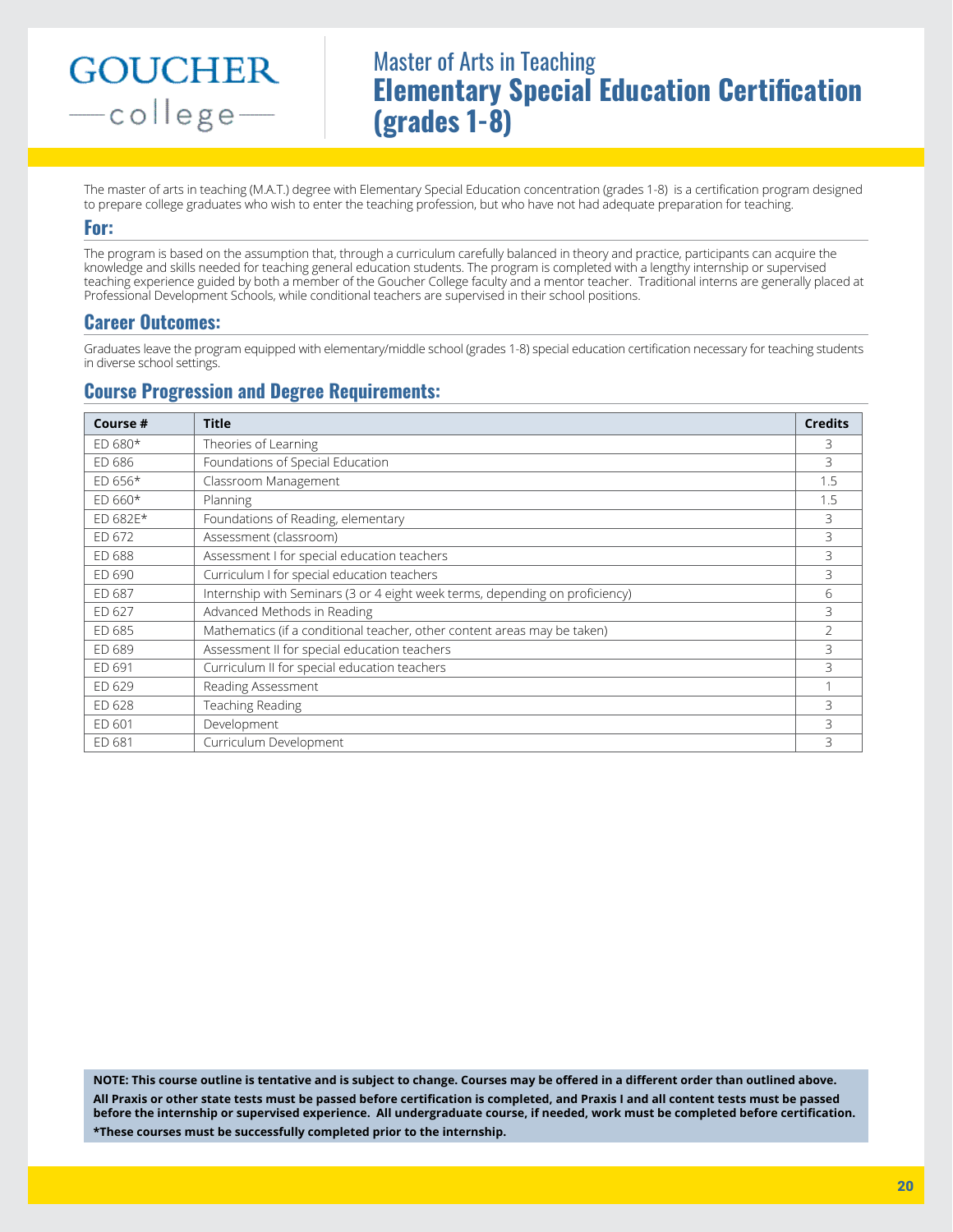# Master of Arts in Teaching **Secondary Certification**

The Master of Arts in teaching (M.A.T.) degree with Secondary Education (grade 7-12) concentration is a certification program designed to prepare college graduates who wish to enter the teaching profession but who have not had adequate preparation for teaching.

#### **For:**

The program assumes that, through a curriculum carefully balanced in theory and practice, participants can acquire the knowledge and skills needed for teaching general education students. The program is completed with a lengthy internship or supervised teaching experience guided by both a member of the Goucher College faculty and a mentor teacher. Traditional interns are generally placed at Professional Development Schools, while conditional teachers are supervised in their school positions.

## **Career Outcomes:**

Graduates leave the program equipped with secondary (grades 7-12) certification necessary for teaching students in diverse school settings.

# **Course Progression and Degree Requirements:**

| Course #  | <b>Title</b>                                                                 | <b>Credits</b>      |
|-----------|------------------------------------------------------------------------------|---------------------|
| ED 686    | Foundations of Special Education                                             | 3                   |
| ED 680*   | Theories of Learning                                                         | 3                   |
| ED 660*   | Planning                                                                     | 1.5                 |
| $ED 656*$ | Classroom Management                                                         | 1.5                 |
| ED 682S*  | Foundations of Content Reading, secondary                                    | 3                   |
| ED 604    | Contemporary Issues                                                          |                     |
| ED 601    | Development                                                                  | 3                   |
| ED 681    | Curriculum Development                                                       | 3                   |
| ED 693    | General Secondary Methods                                                    | 3                   |
| ED 687    | Internship with Seminars (3 or 4 eight week terms, depending on proficiency) | 6                   |
| ED 630    | Advanced Methods of Teaching Content Reading, secondary                      | 3                   |
| FD 694    | Specific Content Methods for two terms                                       | 4 over two<br>terms |
| ED 672    | Assessment (classroom)                                                       | 3                   |

**NOTE: This course outline is tentative and is subject to change. Courses may be offered in a different order than outlined above. All Praxis or other state tests must be passed before certification is completed, and Praxis I and all content tests must be passed before the internship or supervised experience. All undergraduate course work, if needed, must be completed before certification. \*These courses must be successfully completed prior to the internship.**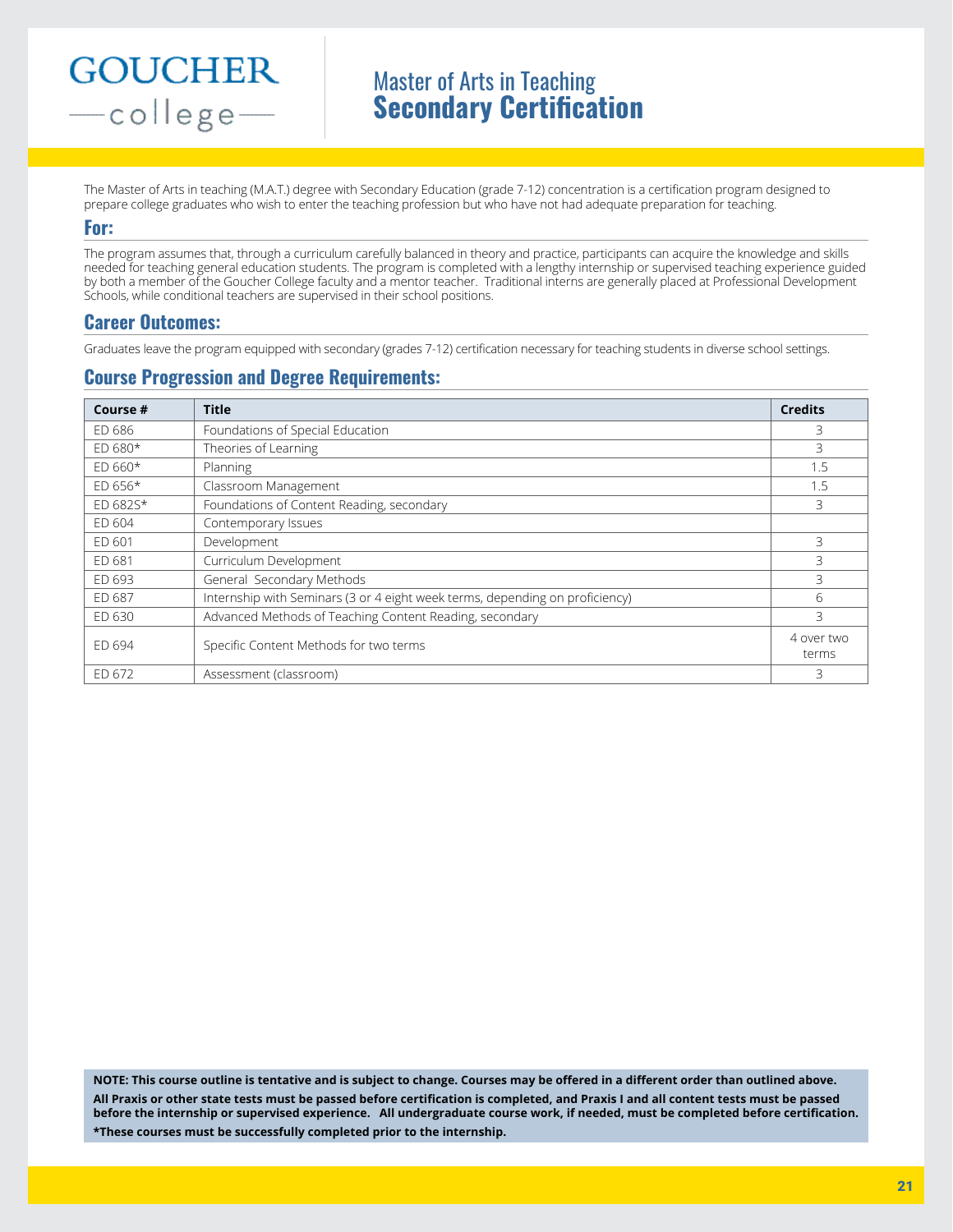# Master of Arts in Teaching **Secondary Special Education Certification (grades 6-12)**

The Master of Arts in Teaching (M.A.T.) degree with Secondary Special Education Certification (grades 6-12) concentration is a certification program designed to prepare college graduates who wish to enter the teaching profession but who have not had adequate preparation for teaching.

### **For:**

The program assumes that, through a curriculum carefully balanced in theory and practice, participants can acquire the knowledge and skills needed for teaching general education students. The program is completed with a lengthy internship or supervised teaching experience guided by both a member of the Goucher College faculty and a mentor teacher. Traditional interns are generally placed at Professional Development Schools, while conditional teachers are supervised in their school positions.

## **Career Outcomes:**

Graduates leave the program equipped with secondary special education (grades 6-12) certification necessary for teaching students in diverse school settings.

## **Course Progression and Degree Requirements:**

| Course #  | <b>Title</b>                                                                 | <b>Credits</b> |
|-----------|------------------------------------------------------------------------------|----------------|
| ED 686    | Foundations of Special Education                                             | 3              |
| $ED 680*$ | Theories of Learning                                                         | 3              |
| $ED 660*$ | Planning                                                                     | 1.5            |
| $ED 656*$ | Classroom Management                                                         | 1.5            |
| ED 682S*  | Foundations of Reading, secondary                                            | 3              |
| ED 604    | Contemporary Issues                                                          | 3              |
| ED 688    | Assessment I for special education teachers                                  | 3              |
| ED 690    | Curriculum I for special education teachers                                  | 3              |
| ED 693    | General Secondary Methods                                                    | 3              |
| ED 687    | Internship with Seminars (3 or 4 eight week terms, depending on proficiency) | 6              |
| ED 630    | Advanced Methods of Teaching Content Reading, secondary                      | 3              |
| ED 685    | Mathematics (if a conditional teacher, other content areas may be taken)     | 2              |
| ED 689    | Assessment II for special education teachers                                 | 3              |
| ED 691    | Curriculum II for special education teachers                                 | 3              |
| ED 672    | Assessment (classroom)                                                       | 3              |
| ED 601    | Development                                                                  | 3              |
| ED 681    | Curriculum Development                                                       | 3              |

**NOTE: This course outline is tentative and is subject to change. Courses may be offered in a different order than outlined above. All Praxis or other state tests must be passed before certification is completed, and Praxis I and all content tests must be passed before the internship or supervised experience. All undergraduate course work, if needed, must be completed before certification. \*These courses must be successfully completed prior to the internship.**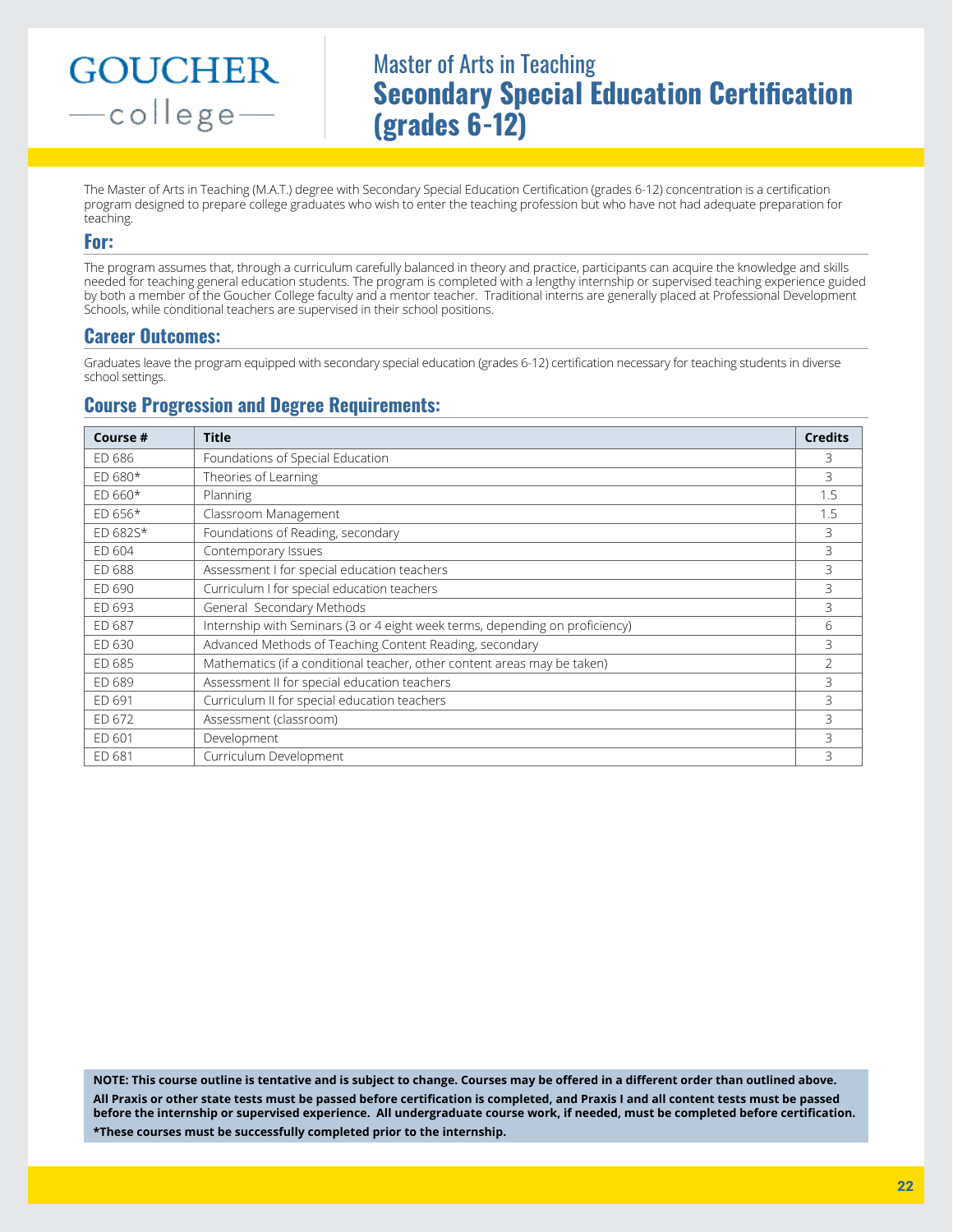# Master of Arts in Teaching **Dual – Secondary Content and Special Education Certifications**

The Master of Arts in teaching (M.A.T.) degree with Dual certification – Secondary content and Special Education certification concentrations is a dual certification program designed to prepare college graduates who wish to enter the teaching profession but who have not had adequate preparation for teaching.

### **For:**

The program assumes that, through a curriculum carefully balanced in theory and practice, participants can acquire the knowledge and skills needed for teaching general education students. The program is completed with a lengthy internship or supervised teaching experience guided by both a member of the Goucher College faculty and a mentor teacher. Traditional interns are generally placed at Professional Development Schools, while conditional teachers are supervised in their school positions.

## **Career Outcomes:**

Graduates leave the program equipped with dual certification -- secondary content (7-12) and special education (grades 6-12) necessary for teaching students in diverse school settings.

# **Course Progression and Degree Requirements:**

| Course #  | <b>Title</b>                                                                 | <b>Credits</b>      |
|-----------|------------------------------------------------------------------------------|---------------------|
| ED 686    | Foundations of Special Education                                             | 3.                  |
| $ED 680*$ | Theories of Learning                                                         | 3                   |
| $ED 660*$ | Planning                                                                     | 1.5                 |
| $ED 656*$ | Classroom Management                                                         | 1.5                 |
| ED 682S*  | Foundations of Reading, secondary                                            | 3                   |
| ED 604    | Contemporary Issues                                                          | 3.                  |
| ED 688    | Assessment I for special education teachers                                  | 3                   |
| ED 690    | Curriculum I for special education teachers                                  | 3                   |
| ED 693    | General Secondary Methods                                                    | 3                   |
| ED 687    | Internship with Seminars (3 or 4 eight week terms, according to proficiency) | 6                   |
| ED 630    | Advanced Methods of Teaching Content Reading, secondary                      | 3                   |
| ED 694    | Specific Content Methods for two terms                                       | 4 over two<br>terms |
| ED 689    | Assessment II for special education teachers                                 | 3.                  |
| ED 691    | Curriculum II for special education teachers                                 | 3                   |
| ED 672    | Assessment (classroom)                                                       | 3                   |
| ED 681    | Curriculum Development                                                       | 3                   |
| ED 601    | Development                                                                  | 3                   |

**NOTE: This course outline is tentative and is subject to change. Courses may be offered in a different order than outlined above. All Praxis or other state tests must be passed before certification, and Praxis I and all content tests must be passed before the internship or supervised experience. All undergraduate course work must be completed before certification. \*These courses must be successfully completed prior to the internship.**